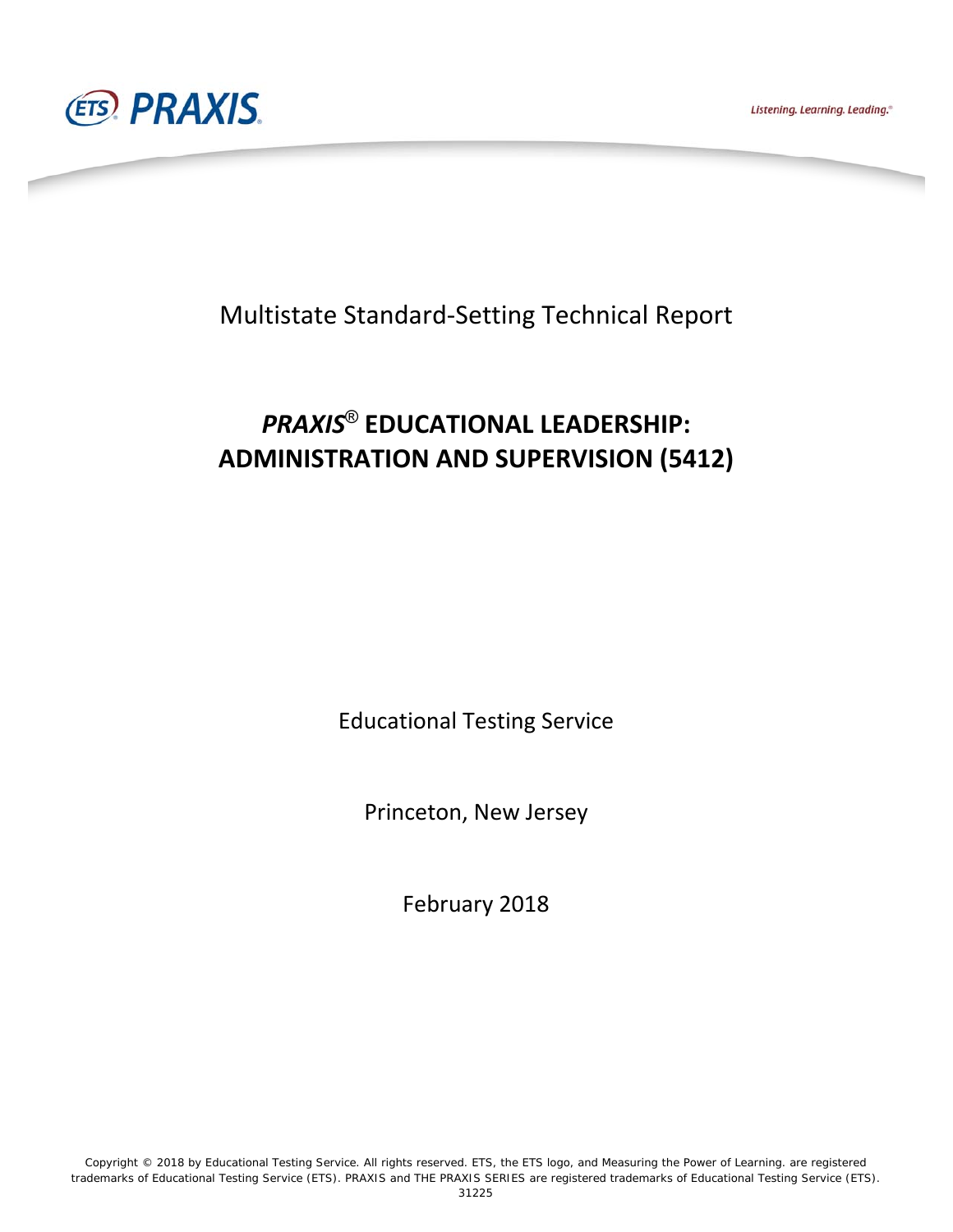## EXECUTIVE SUMMARY

To support the decision-making process of education agencies establishing a passing score (cut score) for the *Praxis*® Educational Leadership: Administration and Supervision (5412) test, research staff from Educational Testing Service (ETS) designed and conducted a multistate standard-setting study.

### PARTICIPATING STATES

Panelists from 20 states and Washington, DC were recommended by their respective education agencies. The education agencies recommended panelists with (a) experience as either school leaders or college faculty who prepare school leaders and (b) familiarity with the knowledge and skills required of beginning school leaders.

### RECOMMENDED PASSING SCORE

ETS provides a recommended passing score from the multistate standard-setting study to help education agencies determine an appropriate operational passing score. For the *Praxis* Educational Leadership: Administration and Supervision test, the recommended passing score<sup>1</sup> is 57 out of a possible 100 raw-score points. The scale score associated with a raw score of 57 is 146 on a 100–200 scale.

<sup>&</sup>lt;sup>1</sup> Results from the two panels participating in the study were averaged to produce the recommended passing score.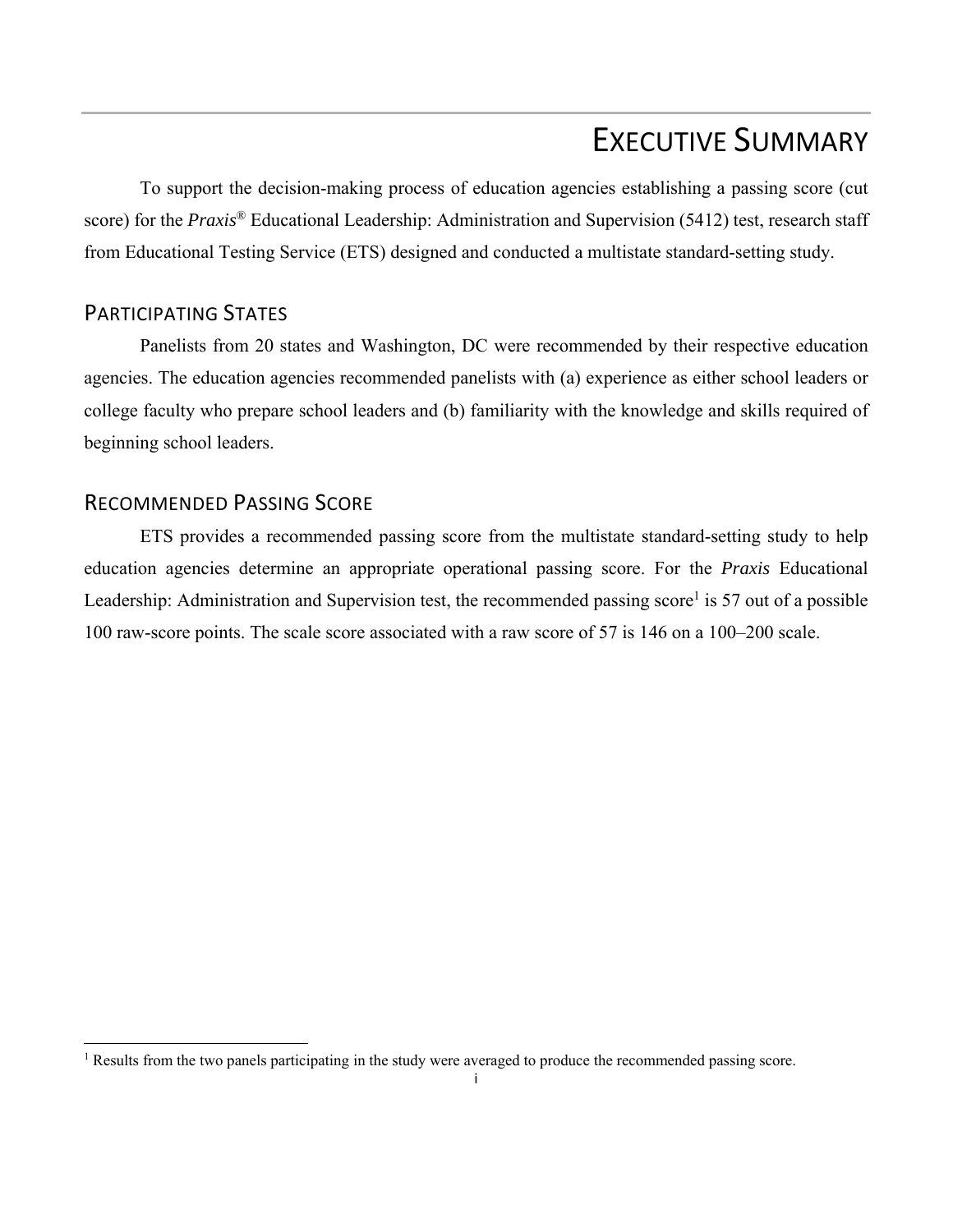To support the decision-making process for education agencies establishing a passing score (cut score) for the *Praxis*® Educational Leadership: Administration and Supervision (5412) test, research staff from ETS designed and conducted a multistate standard-setting study in January 2018 in Princeton, New Jersey. Education agencies<sup>2</sup> recommended panelists with (a) experience as either school leaders or college faculty who prepare school leaders and (b) familiarity with the knowledge and skills required of beginning school leaders. Twenty states and Washington, DC (Table 1) were represented by 34 panelists. (See Appendix A for the names and affiliations of the panelists.)

#### **Table 1**

| Alabama (2 panelists)     | New Jersey (1 panelist)      |
|---------------------------|------------------------------|
| Arkansas (2 panelists)    | North Dakota (2 panelists)   |
| Connecticut (2 panelists) | Pennsylvania (1 panelist)    |
| Delaware (1 panelist)     | Rhode Island (1 panelists)   |
| Hawaii (1 panelist)       | South Dakota (1 panelist)    |
| Idaho (1 panelist)        | Tenneessee (2 panelists)     |
| Kansas (2 panelists)      | Utah (2 panelists)           |
| Kentucky (2 panelists)    | Virginia (3 panelists)       |
| Maryland (1 panelist)     | Washington, DC (2 panelists) |
| Mississippi (2 panelists) | West Virginia (1 panelist)   |
| Nebraska (2 panelists)    |                              |

#### *Participating Jurisdictions and Number of Panelists*

The following technical report contains three sections. The first section describes the content and format of the test. The second section describes the standard-setting processes and methods. The third section presents the results of the standard-setting study.

ETS provides a recommended passing score from the multistate standard-setting study to education agencies. In each jurisdiction, the department of education, the board of education, or a designated educator licensure board is responsible for establishing the operational passing score in accordance with applicable regulations. This study provides a recommended passing score,  $3$  which

<sup>2</sup> States and jurisdictions that currently use any *Praxis* test were invited to participate in the multistate standard-setting study.

<sup>&</sup>lt;sup>3</sup> In addition to the recommended passing score <u>averaged</u> across the two panels, the recommened passing scores for each panel are presented.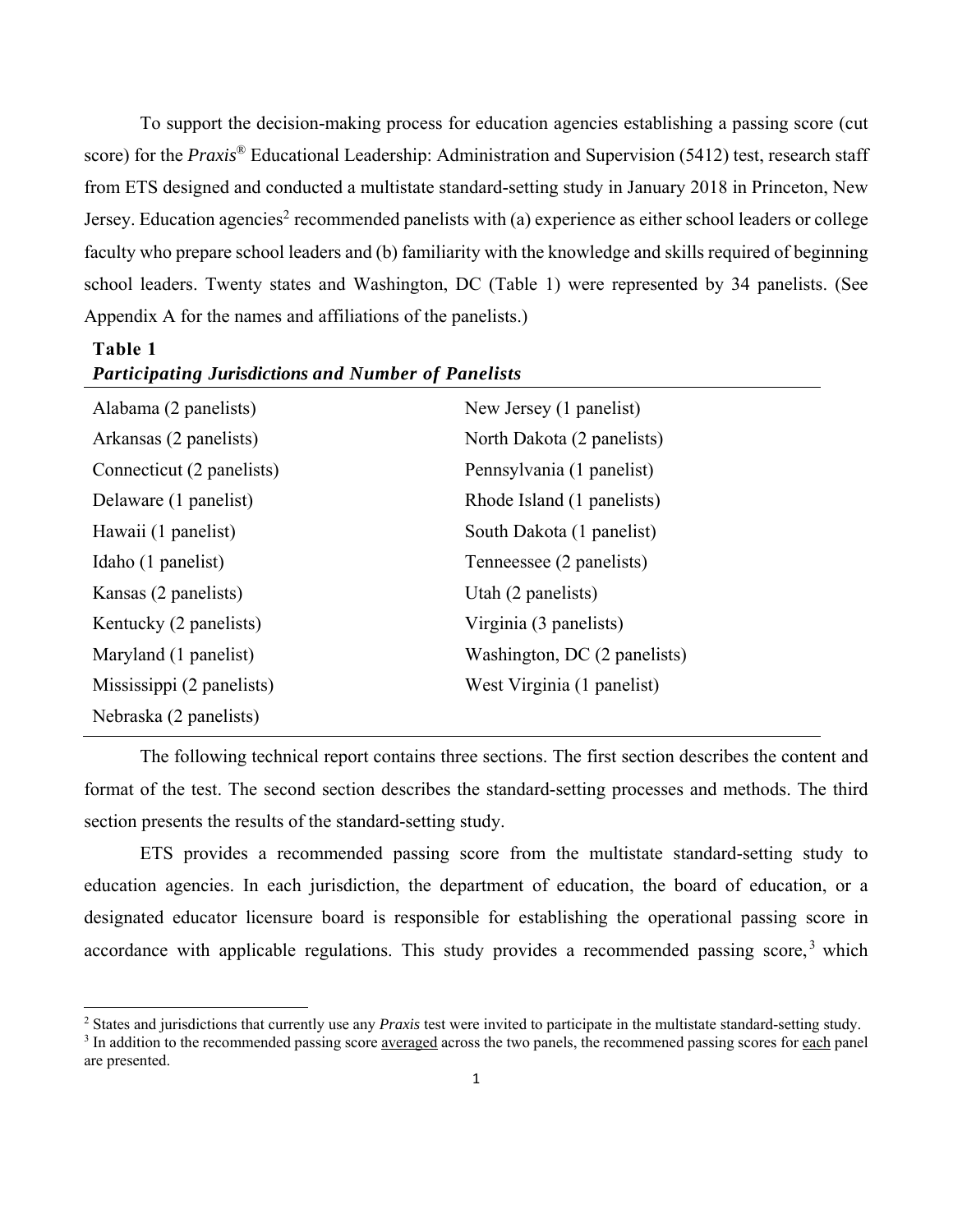represents the combined judgments of two panels of experienced educators. Each jurisdiction may want to consider the recommended passing score but also other sources of information when setting the final *Praxis* Educational Leadership: Administration and Supervision passing score (see Geisinger & McCormick, 2010). A jurisdiction may accept the recommended passing score, adjust the score upward to reflect more stringent expectations, or adjust the score downward to reflect more lenient expectations. There is no *correct* decision; the appropriateness of any adjustment may only be evaluated in terms of its meeting the jurisdiction's needs.

Two sources of information to consider when setting the passing score are the standard error of measurement (SEM) and the standard error of judgment (SEJ). The former addresses the reliability of the *Praxis* Educational Leadership: Administration and Supervision test score and the latter, the reliability of panelists' passing-score recommendation. The SEM allows a jurisdiction to recognize that any test score on any standardized test—including a *Praxis* Educational Leadership: Administration and Supervision test score—is not perfectly reliable. A test score only *approximates* what a candidate truly knows or truly can do on the test. The SEM, therefore, addresses the question: How close of an approximation is the test score to the *true* score? The SEJ allows a jurisdiction to gauge the likelihood that the recommended passing score from a particular panel would be similar to the passing scores recommended by other panels of experts similar in composition and experience. The smaller the SEJ, the more likely that another panel would recommend a passing score consistent with the recommended passing score. The larger the SEJ, the less likely the recommended passing score would be reproduced by another panel.

In addition to measurement error metrics (e.g., SEM, SEJ), each jurisdiction should consider the likelihood of classification errors. That is, when adjusting a passing score, policymakers should consider whether it is more important to minimize a false-positive decision or to minimize a false-negative decision. A false-positive decision occurs when a candidate's test score suggests that he should receive a license/certificate, but his actual level of knowledge/skills indicates otherwise (i.e., the candidate does not possess the required knowledge/skills). A false-negative decision occurs when a candidate's test score suggests that she should not receive a license/certificate, but she actually does possess the required knowledge/skills. The jurisdiction needs to consider which decision error is more important to minimize.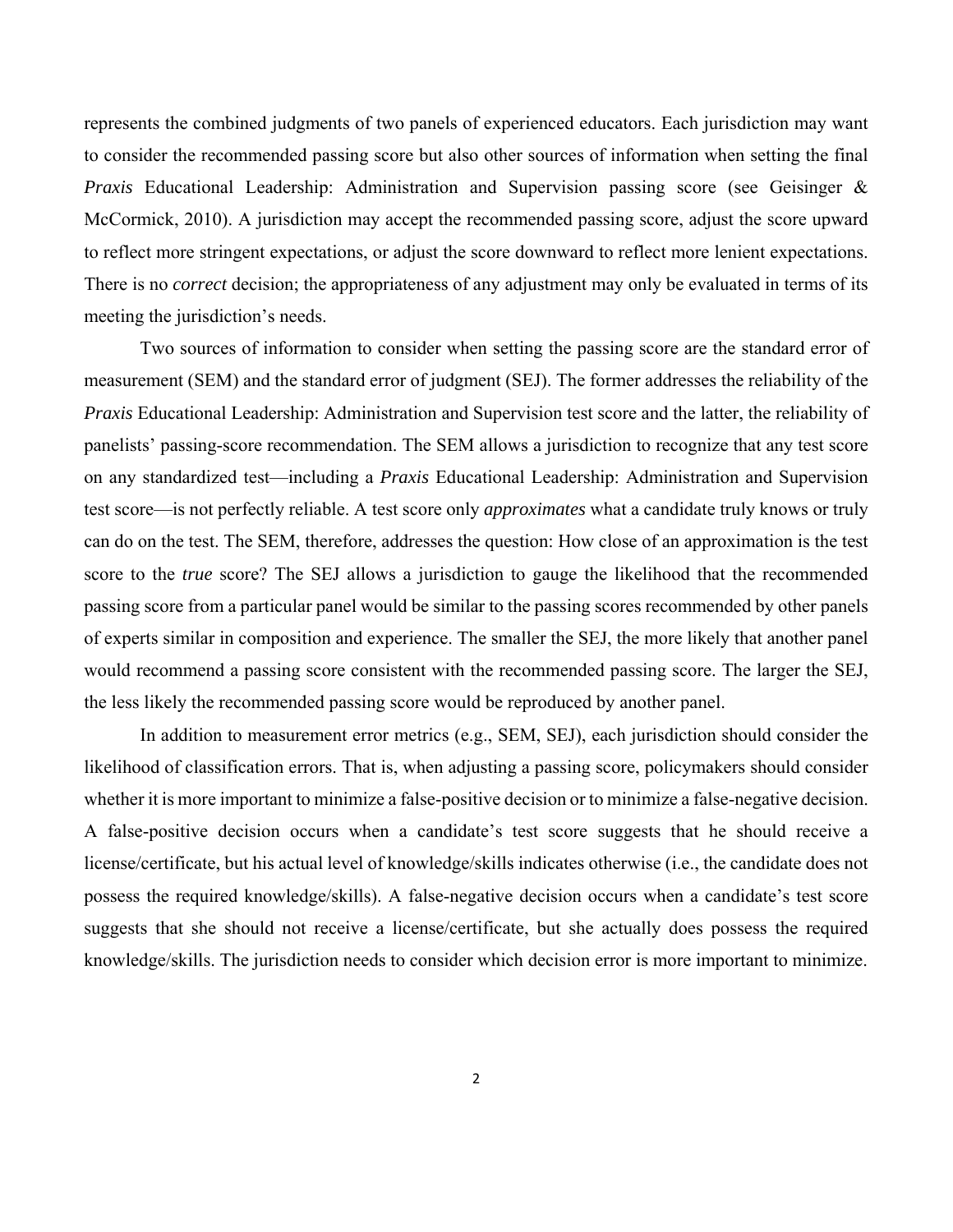# OVERVIEW OF THE *PRAXIS* ® EDUCATIONAL LEADERSHIP: ADMINISTRATION AND SUPERVISION TEST

The *Praxis®* Study Companion for the Educational Leadership: Administration and Supervision (5412) test (ETS, in press) describes the purpose and structure of the test. In brief, the test measures the extent to which entry-level school leaders demonstrate the standards-relevant knowledge and skills necessary for competent professional practice. The test is aligned to the National Policy Board for Educational Administration (NPBEA) *Professional Standards for Educational Leaders* (NPBEA, 2015) and the draft *National Educational Leadership Preparation* (NELP) building-level standards (UCEA, 2016).

The two-hour forty-five minutes assessment contains  $120$  selected-response items<sup>4</sup> covering six content areas: *Strategic Leadership* (approximately 20 items), *Instructional Leadership* (approximately 27 items), *Climate and Cultural Leadership* (approximately 22 items), *Ethical Leadership* (approximately 19 items), *Organizational Leadership* (approximately 16 items), and *Community Engagement Leadership* (approximately 16 items).<sup>5</sup> The reporting scale for the *Praxis* Educational Leadership: Administration and Supervision test ranges from 100 to 200 scale-score points.

<sup>&</sup>lt;sup>4</sup> Twenty of the 120 selected-response items are pretest items and do not contribute to a candidate's score.<br><sup>5</sup> The number of items for each content area may vary slightly from form to form of the test

 $5$  The number of items for each content area may vary slightly from form to form of the test.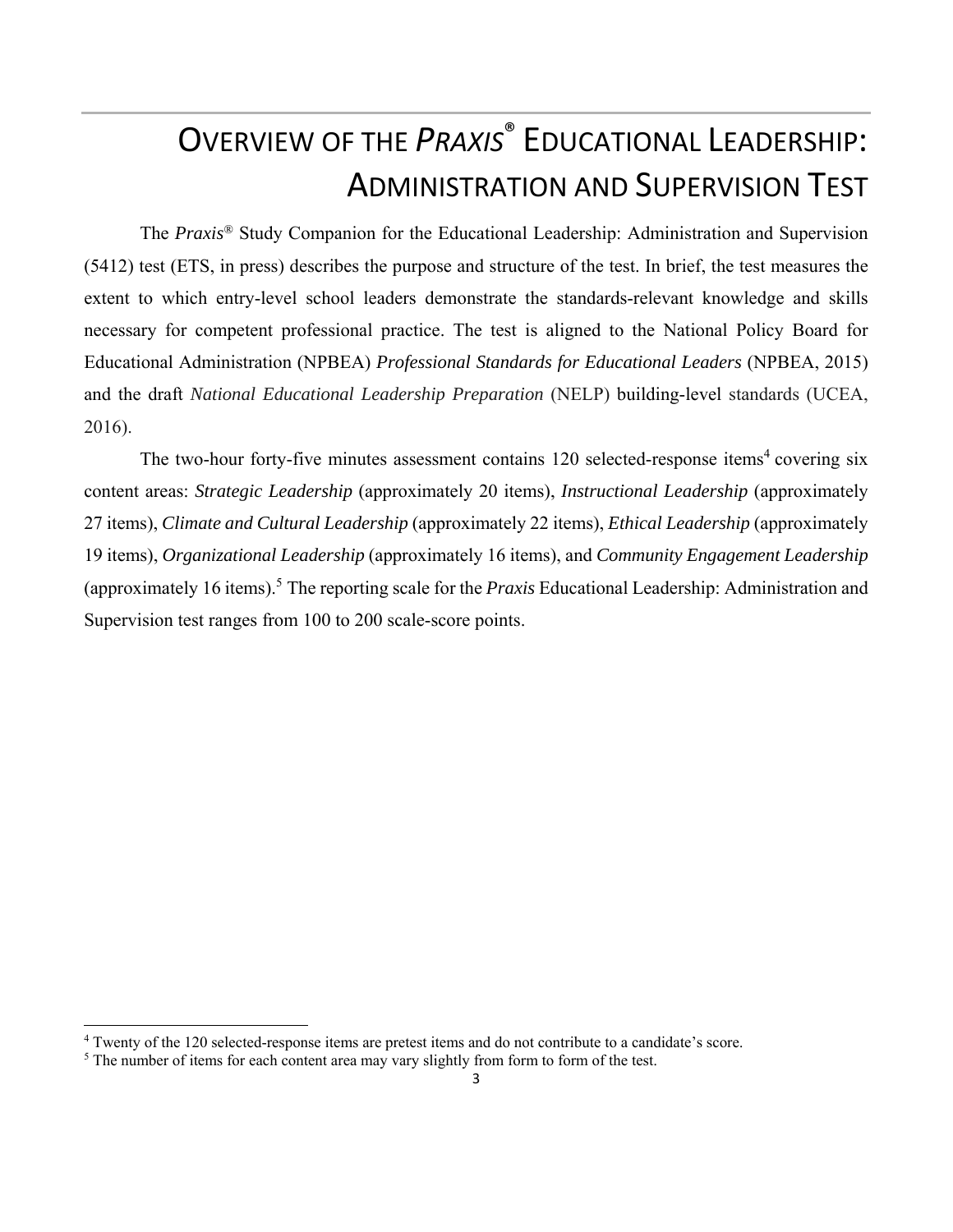## PROCESSES AND METHODS

The design of the standard-setting study included two, independent expert panels. Before the study, panelists received an email explaining the purpose of the standard-setting study and requesting that they review the content specifications for the test. This review helped familiarize the panelists with the general structure and content of the test.

For each panel, the standard-setting study began with a welcome and introduction by the meeting facilitators. The facilitators described the test, provided an overview of standard setting, and presented the agenda for the study. Appendix B shows the agenda for the panel meeting.

### REVIEWING THE TEST

The standard-setting panelists first took the test and then discussed it. This discussion helped bring the panelists to a shared understanding of what the test does and does not cover, which serves to reduce potential judgment errors later in the standard-setting process.

The test discussion covered the major content areas being addressed by the test. Panelists were asked to remark on any content areas that would be particularly challenging for entry-level school leaders or areas that address content particularly important for entry-level school leaders.

### DEFINING THE JUST QUALIFIED CANDIDATE

Following the review of the test, panelists described the just qualified candidate. The *just qualified candidate description* plays a central role in standard setting (Perie, 2008); the goal of the standard-setting process is to identify the test score that aligns with this description.

Both panels worked together to create a description of the just qualified candidate — the knowledge/skills that differentiate a *just* from a *not quite* qualified candidate. To create this description, they first split into smaller groups to consider the just qualified candidate. Then they reconvened and, through whole-group discussion, created the description of the just qualified candidate to use for the remainder of the study. After the description was completed, panelists were split into two, distinct panels that worked separately for the remainder of the study.

The written description of the just qualified candidate summarized the panel discussion in a bulleted format. The description was not intended to describe all the knowledge and skills of the just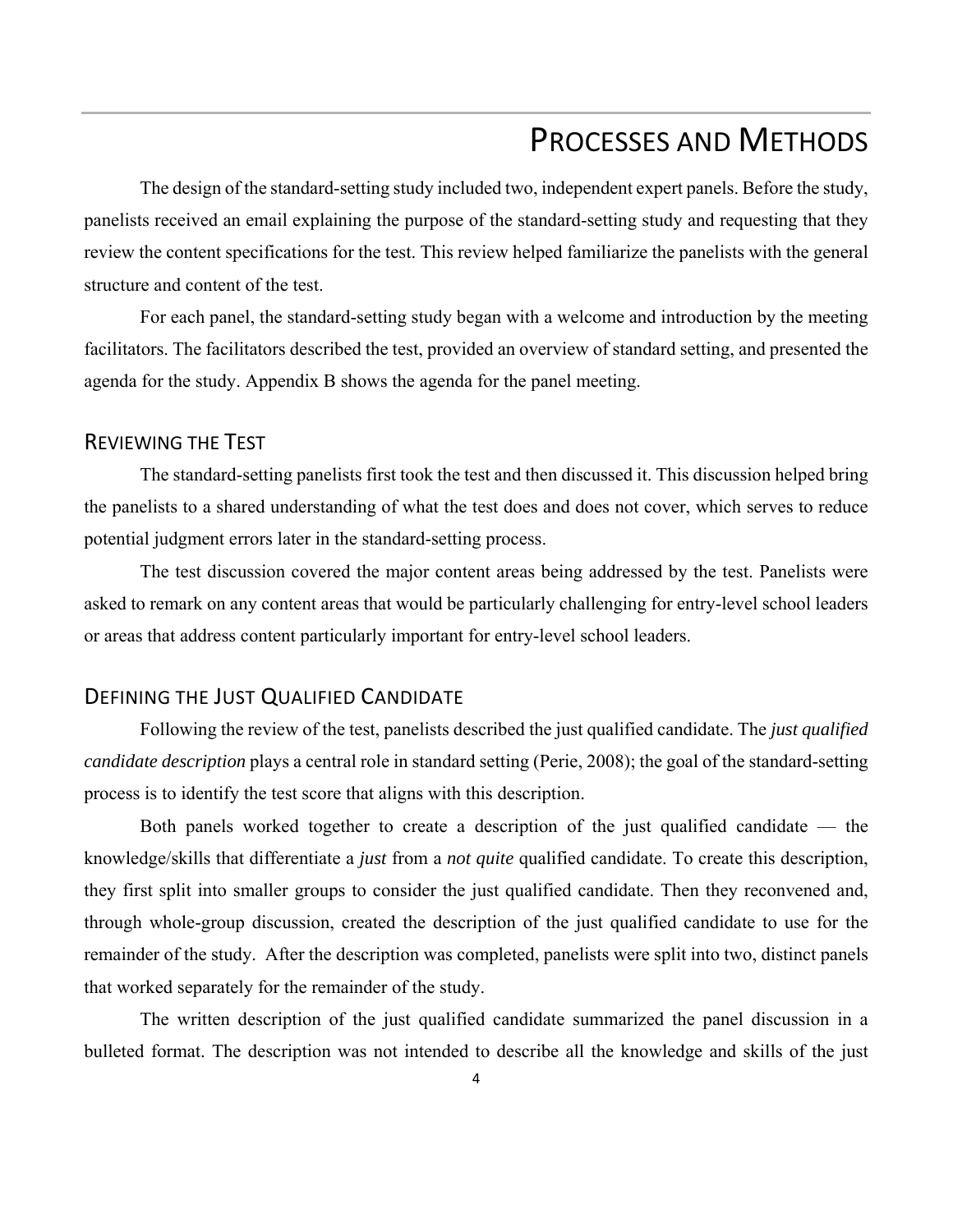qualified candidate but only highlight those that differentiate a *just* qualified candidate from a *not quite* qualified candidate. The written description was distributed to panelists to use during later phases of the study (see Appendix C for the just qualified candidate description).

### PANELISTS' JUDGMENTS

The standard-setting process for the *Praxis* Educational Leadership: Administration and Supervision test was a probability-based Modified Angoff method (Brandon, 2004; Hambleton & Pitoniak, 2006). In this study, each panelist judged each item on the likelihood (probability or chance) that the just qualified candidate would answer the item correctly. Panelists made their judgments using the following rating scale: 0, .05, .10, .20, .30, .40, .50, .60, .70, .80, .90, .95, 1. The lower the value, the less likely it is that the just qualified candidate would answer the item correctly because the item is difficult for the just qualified candidate. The higher the value, the more likely it is that the just qualified candidate would answer the item correctly.

Panelists were asked to approach the judgment process in two stages. First, they reviewed both the description of the just qualified candidate and the item. Then the panelists estimated what chance a just qualified candidate would have of answering the question correctly. The facilitator encouraged the panelists to consider the following rules of thumb to guide their decision:

- Items in the 0 to .30 range were those the just qualified candidate would have a low chance of answering correctly.
- Items in the .40 to .60 range were those the just qualified candidate would have a moderate chance of answering correctly.
- Items in the .70 to 1 range were those that the just qualified candidate would have a high chance of answering correctly.

Next, panelists decided how to refine their judgment within the range. For example, if a panelist thought that there was a high chance that the just qualified candidate would answer the question correctly, the initial decision would be in the .70 to 1 range. The second decision for the panelist was to judge if the likelihood of answering it correctly is .70, .80, .90, .95 or 1.

After the training, panelists made practice judgments and discussed those judgments and their rationales. All panelists completed a post-training evaulation to confirm that they had received adequate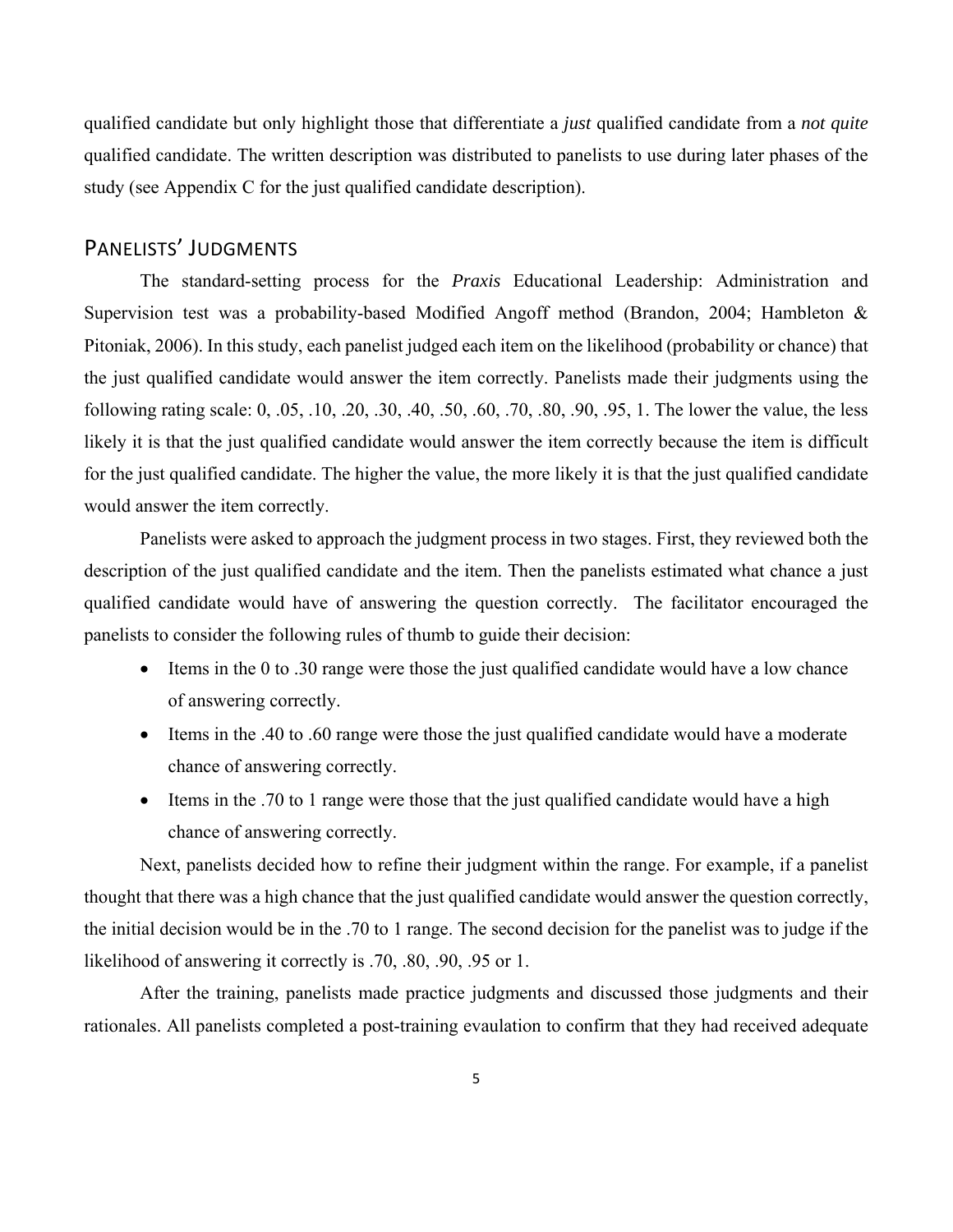training and felt prepared to continue; the standard-setting process continued only if all panelists confirmed their readiness.

Following this first round of judgments (*Round 1*), item-level feedback was provided to the panel. The panelists' judgments were displayed for each item and summarized across panelists. Items were highlighted to show when panelists converged in their judgments (at least two-thirds of the panelists located an item in the same difficulty range) or diverged in their judgments.

The panelists discussed their item-level judgments. These discussions helped panelists maintain a shared understanding of the knowledge/skills of the just qualified candidate and helped to clarify aspects of items that might not have been clear to all panelists during the Round 1 judgments. The purpose of the discussion was not to encourage panelists to conform to another's judgment, but to understand the different relevant perspectives among the panelists.

In Round 2, panelists discussed their Round 1 judgments and were encouraged by the facilitator (a) to share the rationales for their judgments and (b) to consider their judgments in light of the rationales provided by the other panelists. Panelists recorded their Round 2 judgments only for items when they wished to change a Round 1 judgment. Panelists' final judgments for the study, therefore, consist of their Round 1 judgments and any adjusted judgments made during Round 2.

Other than the description of the just qualified candidate, results from Panel 1 were not shared with Panel 2. The item-level judgments and resulting discussions for Panel 2 were independent of judgments and discussions that occurred with Panel 1.

### RESULTS

### EXPERT PANELS

Table 2 presents a summary of the panelists' demographic information. The panel included 34 panelists representing 20 states and Washington, DC (See Appendix A for a listing of panelists.) Fourteen panelists were principals, two were vice principals, two were superintendents, one was a building-level instructional team leader, 13 were college faculty, and two were college administrators. All thirteen faculty members' job responsibilities included the training of school leaders.

The demographic information by panel is presented in Appendix D (Table D1).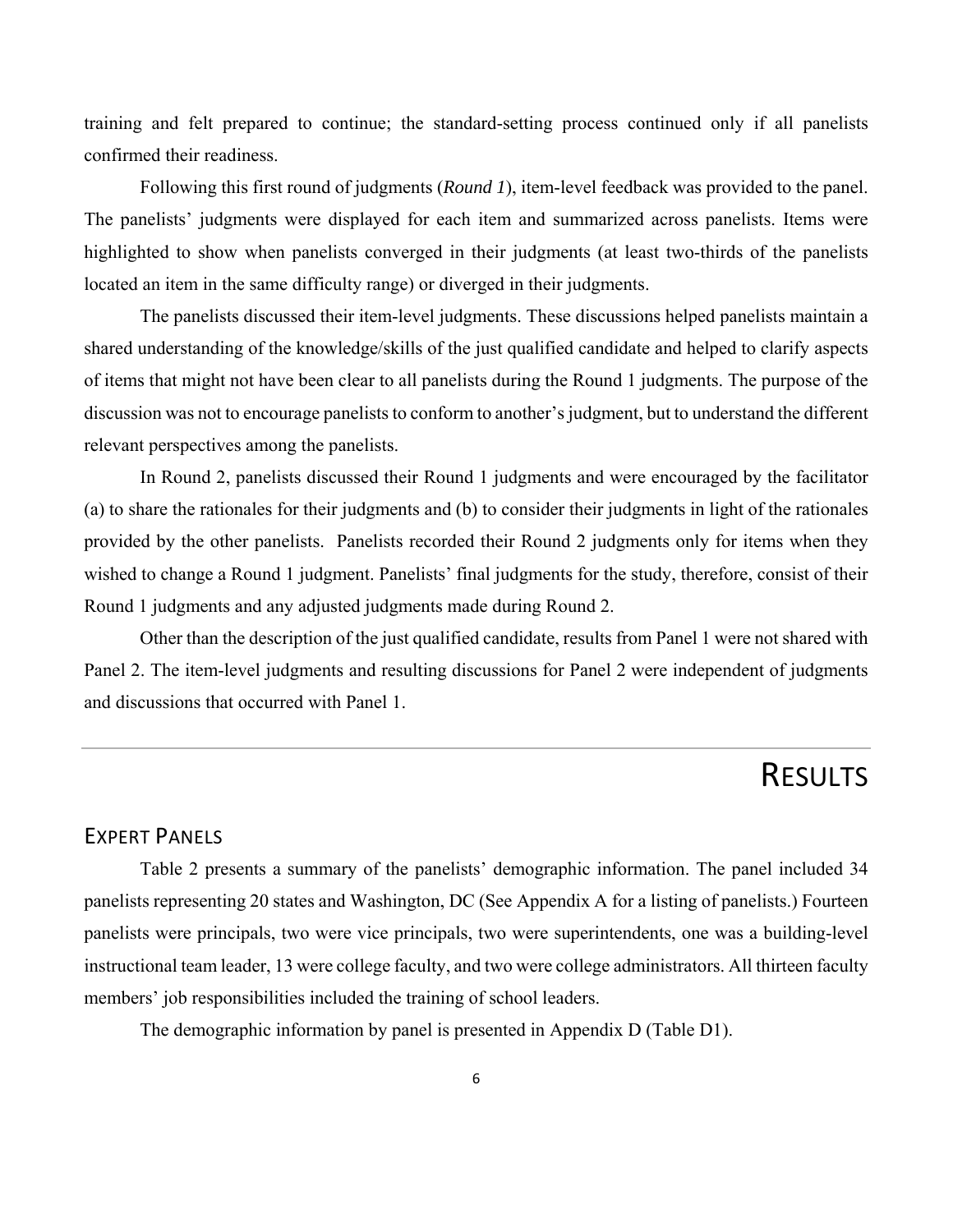|                                                                                          | $\boldsymbol{N}$ | $\frac{0}{0}$  |
|------------------------------------------------------------------------------------------|------------------|----------------|
| <b>Current position</b>                                                                  |                  |                |
| Principal                                                                                | 14               | 41             |
| Vice Principal                                                                           | 2                | 6              |
| Superintendent                                                                           | $\overline{2}$   | 6              |
| <b>Instructional Team Leader</b>                                                         | $\mathbf{1}$     | 3              |
| College faculty                                                                          | 13               | 38             |
| College Administrator                                                                    | $\overline{2}$   | 6              |
| Race                                                                                     |                  |                |
| White                                                                                    | 25               | 74             |
| <b>Black or African American</b>                                                         | 5                | 15             |
| Asian or Asian American                                                                  | 1                | 3              |
| American Indian or Alaskan Native                                                        | 1                | $\overline{3}$ |
| Other                                                                                    | $\overline{2}$   | 6              |
| Gender                                                                                   |                  |                |
| Female                                                                                   | 17               | 50             |
| Male                                                                                     | 17               | 50             |
| Are you currently certified as a school leader in your state?                            |                  |                |
| Yes                                                                                      | 19               | 56             |
| N <sub>o</sub>                                                                           | $\theta$         | $\overline{0}$ |
| I am not a school leader                                                                 | 15               | 44             |
| Including this year, how many years of experience do you have as an                      |                  |                |
| educational leader?                                                                      |                  |                |
| 3 years or less                                                                          | 1                | 3              |
| $4 - 7$ years                                                                            | 6                | 18             |
| 8 - 11 years                                                                             | 6                | 18             |
| 12 - 15 years                                                                            | 4                | 12             |
| 16 years or more                                                                         | $\overline{2}$   | 6              |
| I am not a school leader                                                                 | 15               | 44             |
| If you are building level school leader, what grade levels are taught in<br>your school? |                  |                |
| Elementary                                                                               | 8                | 24             |
| Middle School                                                                            | $\overline{2}$   | 6              |
| High School                                                                              | $\overline{7}$   | 21             |
| I am not a school leader                                                                 | 17               | 50             |

**Table 2**  *Panel Member Demographics (Across Panels)*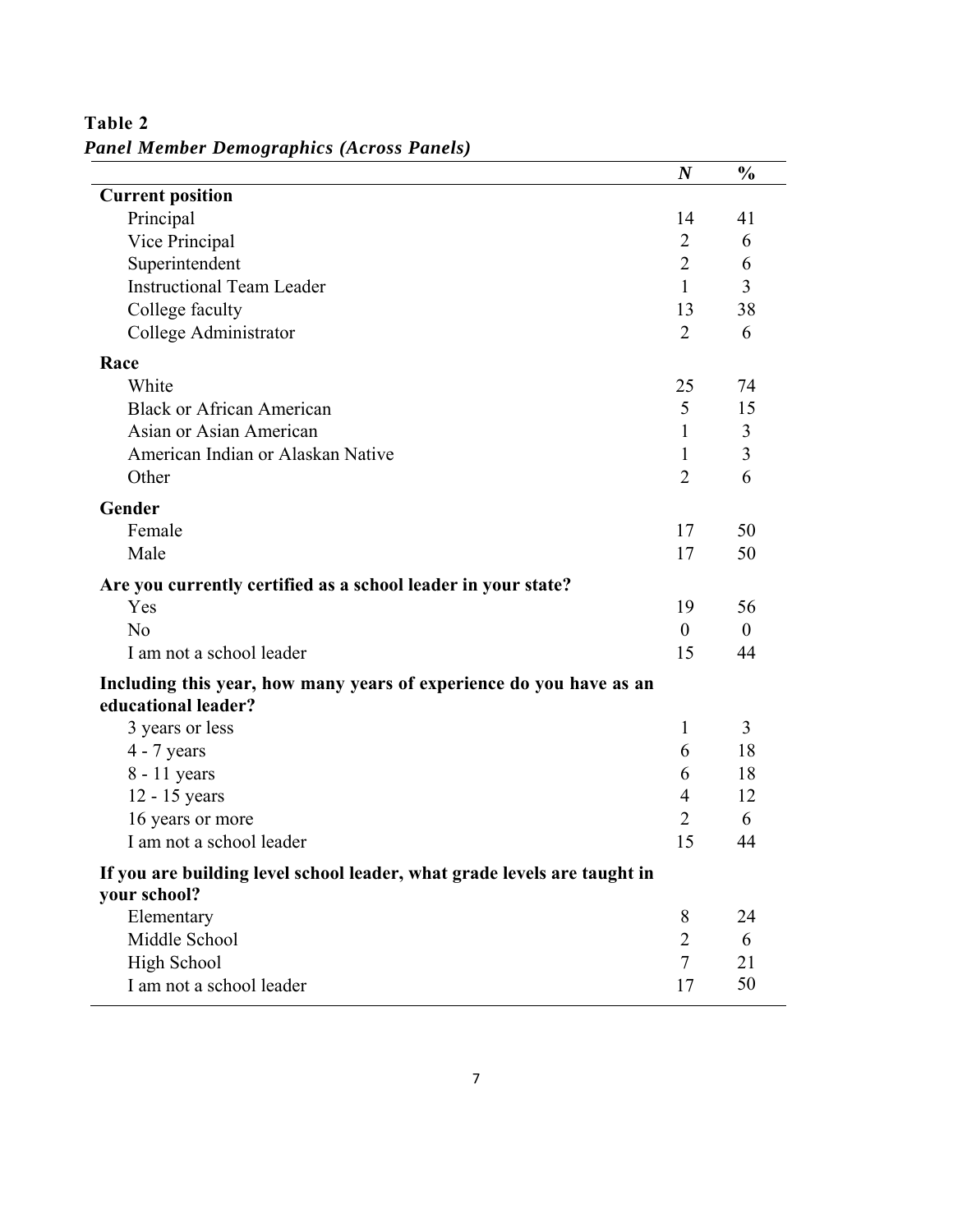**Table 2 (continued)**  *Panel Member Demographics (Across Panels)* 

Not college faculty

|                                                                                               | $\boldsymbol{N}$ | $\frac{0}{0}$    |
|-----------------------------------------------------------------------------------------------|------------------|------------------|
| If you are building-level school leader, which best describes the location of your<br>school? |                  |                  |
| Urban                                                                                         | 4                | 12               |
| Suburban                                                                                      | 5                | 15               |
| Rural                                                                                         | 8                | 24               |
| I am not a school leader                                                                      | 17               | 50               |
| Are you currently involved in the training or preparation of school<br>leaders?               |                  |                  |
| Yes                                                                                           | 15               | 44               |
| No                                                                                            | $\Omega$         | $\theta$         |
| I am not college faculty                                                                      | 19               | 56               |
| How many years of experience (including this year) do you have preparing school<br>leaders?   |                  |                  |
| 3 years or less                                                                               | $\boldsymbol{0}$ | $\boldsymbol{0}$ |
| $4 - 7$ years                                                                                 | 0                | $\theta$         |
| 8 - 11 years                                                                                  | 4                | 12               |
| 12 - 15 years                                                                                 | 3                | 9                |
| 16 years or more                                                                              | 8                | 24               |

16 years or more 8 24<br>Not college faculty 19 56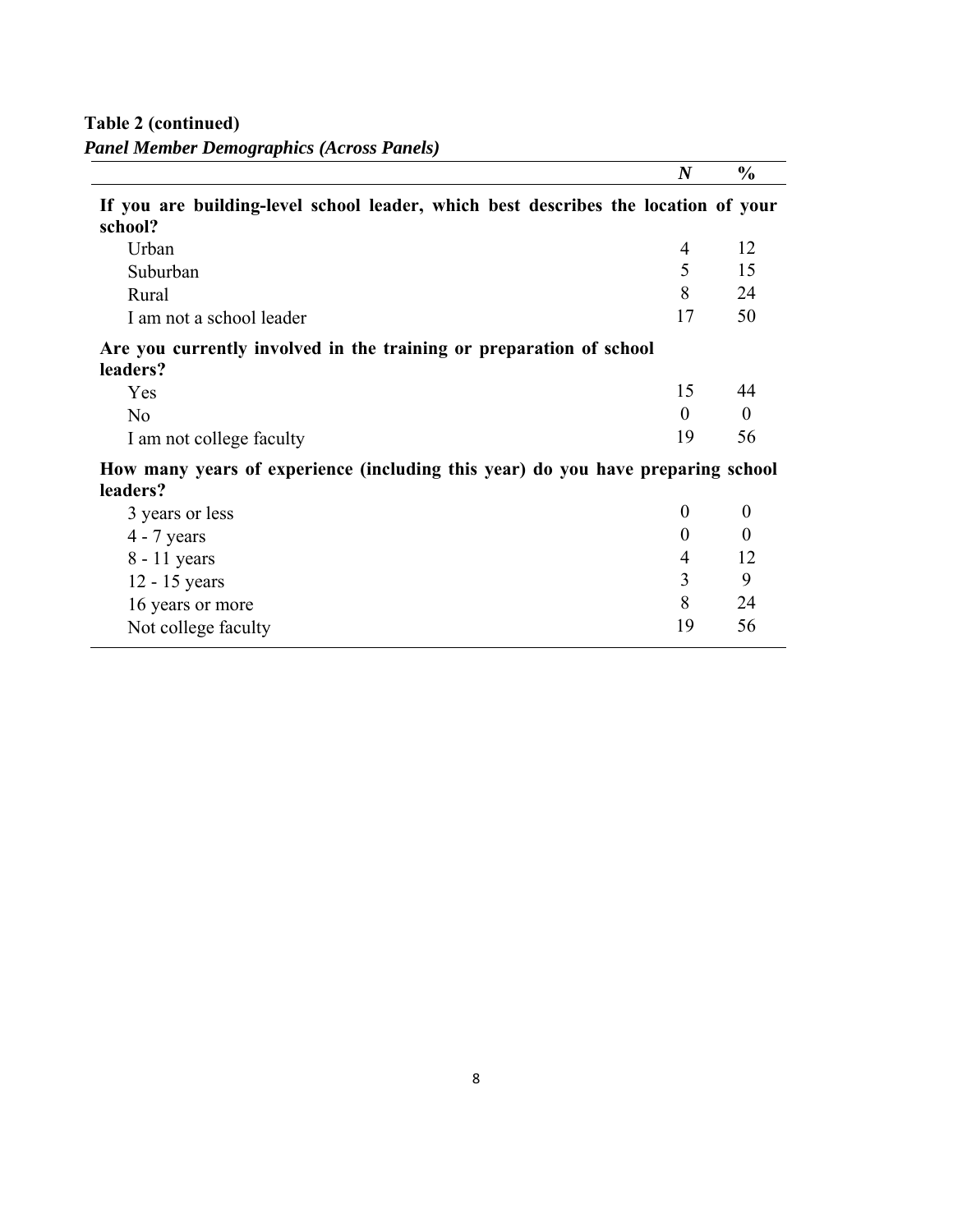### STANDARD‐SETTING JUDGMENTS

Table 3 summarizes the standard-setting judgments (Round 2) of panelists. The table also includes estimates of the measurement error associated with the judgments: the standard deviation of the mean and the standard error of judgment (SEJ). The SEJ is one way of estimating the reliability or consistency of a panel's standard-setting judgments. 6 It indicates how likely it would be for several other panels of educators similar in makeup, experience, and standard-setting training to the current panel to recommend the same passing score on the same form of the test. The confidence intervals created by adding/subtracting two SEJs to each panel's recommended passing score overlap, indicating that they may be comparable.

Panelist-level results, for Rounds 1 and 2, are presented in Appendix D (Table D2).

#### **Table 3**  *Summary of Round 2 Standard-setting Judgments*

|            | Panel 1 | Panel 2 |
|------------|---------|---------|
| Average    | 55.75   | 57.05   |
| Lowest     | 49.60   | 48.80   |
| Highest    | 62.80   | 68.10   |
| <b>SD</b>  | 4.16    | 5.75    |
| <b>SEJ</b> | 1.01    | 1.39    |

Round 1 judgments are made without discussion among the panelists. The most variability in judgments, therefore, is typically present in the first round. Round 2 judgments, however, are informed by panel discussion; thus, it is common to see a decrease both in the standard deviation and SEJ. This decrease — indicating convergence among the panelists' judgments — was observed for each panel (see Table D2 in Appendix D). The Round 2 average score is the panel's recommended passing score.

The panels' passing score recommendations for the *Praxis* Educational Leadership: Administration and Supervision test are 55.75 for Panel 1 and 57.05 for Panel 2 (out of a possible 100 raw-score points).The values were rounded to the next highest whole number, to determine the functional

<sup>&</sup>lt;sup>6</sup> An SEJ assumes that panelists are randomly selected and that standard-setting judgments are independent. It is seldom the case that panelists are randomly sampled, and only the first round of judgments may be considered independent. The SEJ, therefore, likely underestimates the uncertainty of passing scores (Tannenbaum & Katz, 2013).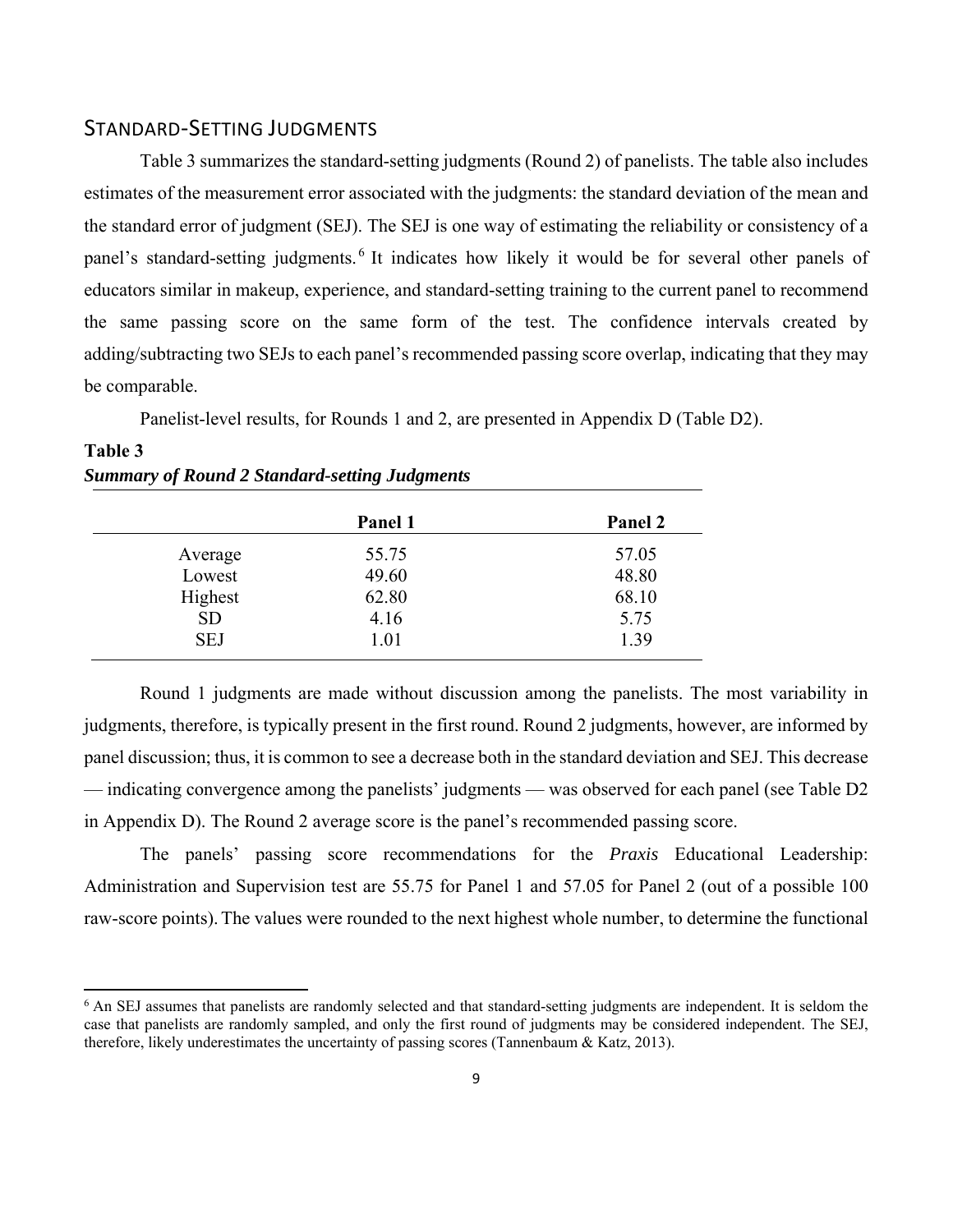recommended passing score — 56 for Panel 1 and 58 for Panel 2. The scale scores associated with 56 and 58 raw points are 144 and 147, respectively.

In addition to the recommended passing score for each panel, the average passing score across the two panels is provided to help education agencies determine an appropriate passing score. The panels' average passing score recommendation for the *Praxis* Educational Leadership: Administration and Supervision test is 56.40 (out of a possible 100 raw-score points). The value was rounded to 57 (next highest raw score) to determine the functional recommended passing score. The scale score associated with 57 raw points is 146.

Table 4 presents the estimated conditional standard error of measurement (CSEM) around the recommended passing score (the average across the two panels). A standard error represents the uncertainty associated with a test score. The scale scores associated with one and two CSEM above and below the recommended passing score are provided. The conditional standard error of measurement provided is an estimate.

**Table 4**  *Passing Scores Within 1 and 2 CSEM of the Recommended Passing Score<sup>7</sup>* 

|               | <b>Recommended passing score (CSEM)</b> | Scale score equivalent |  |  |  |
|---------------|-----------------------------------------|------------------------|--|--|--|
|               | 57 (4.07)                               | 146                    |  |  |  |
| -2 CSEM<br>49 |                                         | 134                    |  |  |  |
| -1 CSEM       | 53                                      | 140                    |  |  |  |
| $+1$ CSEM     | 62                                      | 153                    |  |  |  |
| $+2$ CSEM     | 66                                      | 159                    |  |  |  |

*Note.* **CSEM = conditional standard error(s) of measurement***.* 

### FINAL EVALUATIONS

The panelists completed an evaluation at the conclusion of their standard-setting study. The evaluation asked the panelists to provide feedback about the quality of the standard-setting implementation and the factors that influenced their decisions. The responses to the evaluation provided evidence of the validity of the standard-setting process, and, as a result, evidence of the reasonableness of the recommended passing score.

 $<sup>7</sup>$  The unrounded CSEM value is added to or subtracted from the rounded passing-score recommendation. The resulting values</sup> are rounded up to the next-highest whole number and the rounded values are converted to scale scores.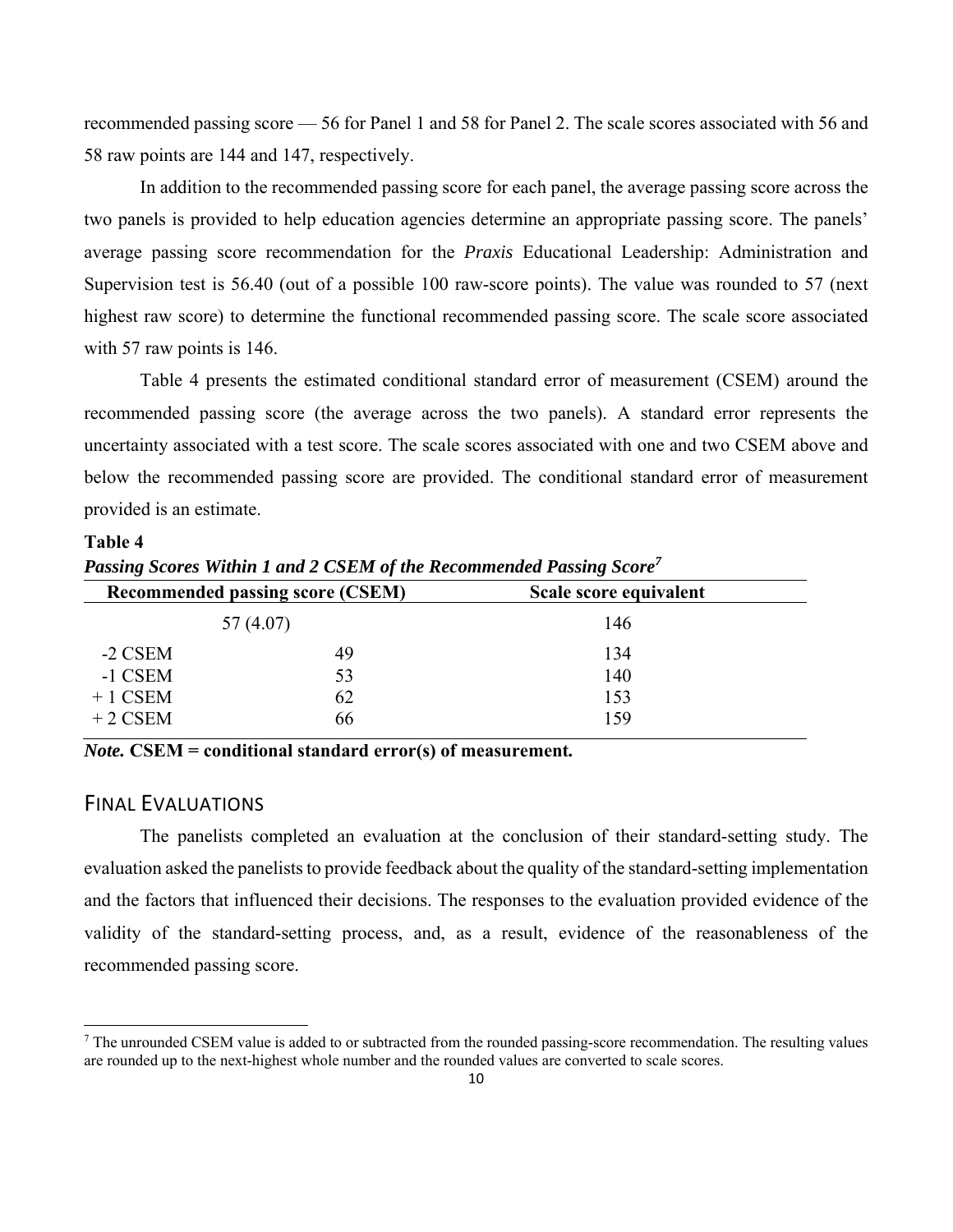Panelists were also shown the panel's recommended passing score and asked (a) how comfortable they are with the recommended passing score and (b) if they think the score was too high, too low, or about right. A summary of the final evaluation results is presented in Appendix D.

All panelists *strongly agreed* or *agreed* that they understood the purpose of the study; all but one *strongly agreed*.. All panelists *strongly agreed* or *agreed* that the facilitator's instructions and explanations were clear. All panelists *strongly agreed* or *agreed* that they were prepared to make their standard-setting judgments. All panelists *strongly agreed* or *agreed* that the standard-setting process was easy to follow.

All panelists reported that the description of the just qualified candidate was at least *somewhat influential* in guiding their standard-setting judgments; 24 of the 34 panelists indicated the description was *very influential*. All of the panelists reported that between-round discussions were at least *somewhat influential* in guiding their judgments. Two-thirds of the panelists (23 of the 34 panelists) indicated that their own professional experience was *very influential* in guiding their judgments.

All but one of the panelists indicated they were at least *somewhat comfortable* with the passing score they recommended; 25 of the 34 panelists were *very comfortable*. Thirty-one of the 34 panelists indicated the recommended passing score was *about right*; the remaining three panelists indicated that the passing score was *too low*.

## SUMMARY

To support the decision-making process for education agencies establishing a passing score (cut score) for the *Praxis* Educational Leadership: Administration and Supervision test, research staff from ETS designed and conducted a multistate standard-setting study.

ETS provides a recommended passing score from the multistate standard-setting study to help education agencies determine an appropriate operational passing score. For the *Praxis* Educational Leadership: Administration and Supervision test, the recommended passing score<sup>8</sup> is 57 out of a possible 100 raw-score points. The scale score associated with a raw score of 57 is 146 on a 100–200 scale.

<sup>&</sup>lt;sup>8</sup> Results from the two panels participating in the study were averaged to produce the recommended passing score.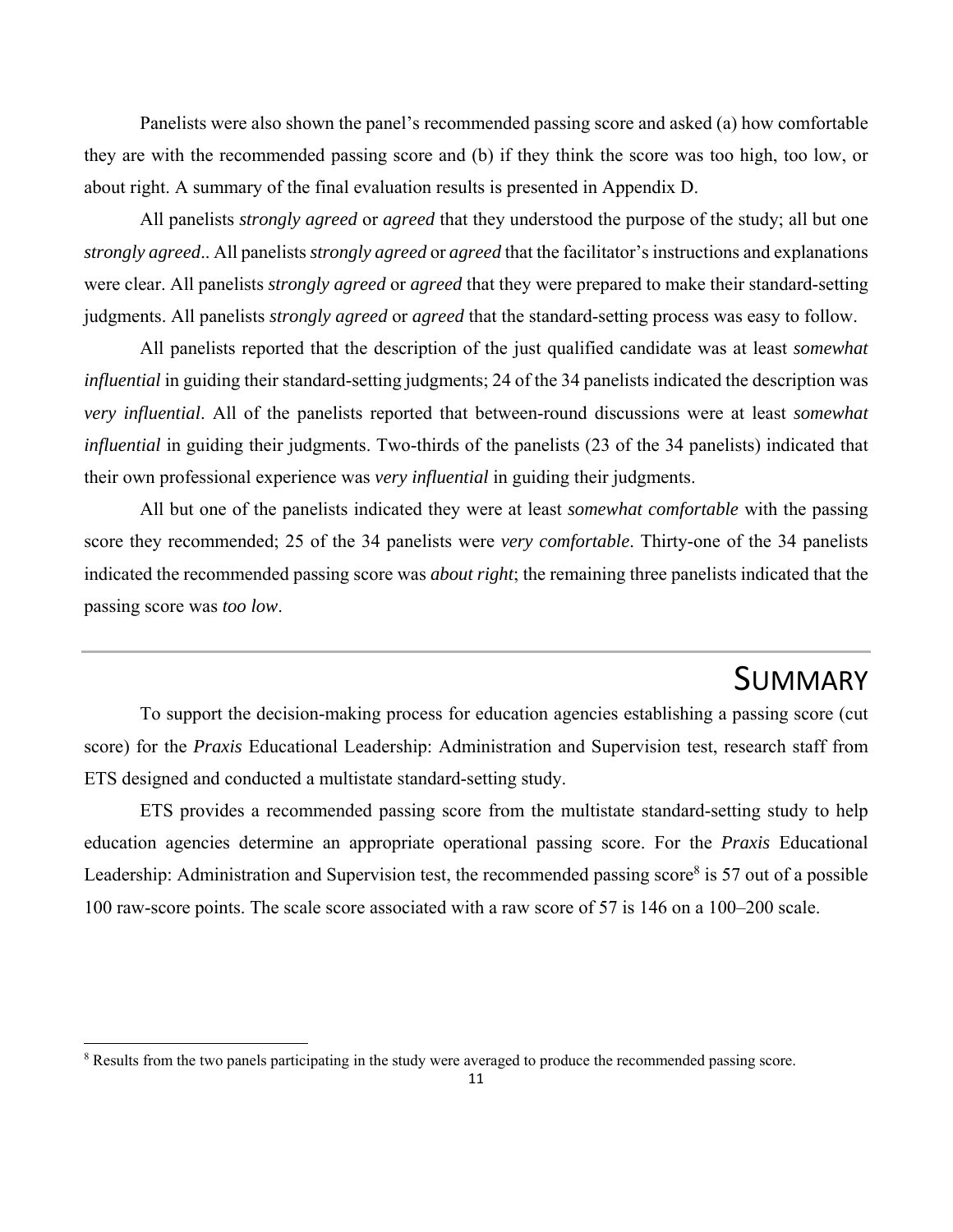## **REFERENCES**

- Brandon, P. R. (2004). Conclusions about frequently studied modified Angoff standard-setting topics. *Applied Measurement in Education*, *17*, 59–88.
- ETS. (in press). *The Praxis Series*®*: Study Companion: Educational Leadership: Administration and Supervision (5412)*. Princeton, NJ: Author.
- Geisinger, K. F., & McCormick, C. M. (2010), Adopting cut scores: post-standard-setting panel considerations for decision makers. *Educational Measurement: Issues and Practice*, *29*, 38–44.
- Hambleton, R. K., & Pitoniak, M. J. (2006). Setting performance standards. In R. L. Brennan (Ed.), *Educational Measurement* (4th ed., pp. 433–470). Westport, CT: American Council on Education/Praeger.
- Perie, M. (2008). A guide to understanding and developing performance-level descriptors. *Educational Measurement: Issues and Practice*, *27*, 15–29.
- National Policy Board for Educational Administration (2015). *Professional Standards for Educational Leaders 2015. Reston*, VA: Author.
- Tannenbaum, R. J., & Katz, I. R. (2013). Standard setting. In K. F. Geisinger (Ed.), *APA handbook of testing and assessment in psychology: Vol. 3. Testing and assessment in school psychology and education* (pp. 455–477). Washington, DC: American Psychological Association.
- University Council for Educational Administration (2016). *Draft National Educational Leadership Preparation (NELP) Standards for Building Level Leaders*. Charlottesville, VA: Author.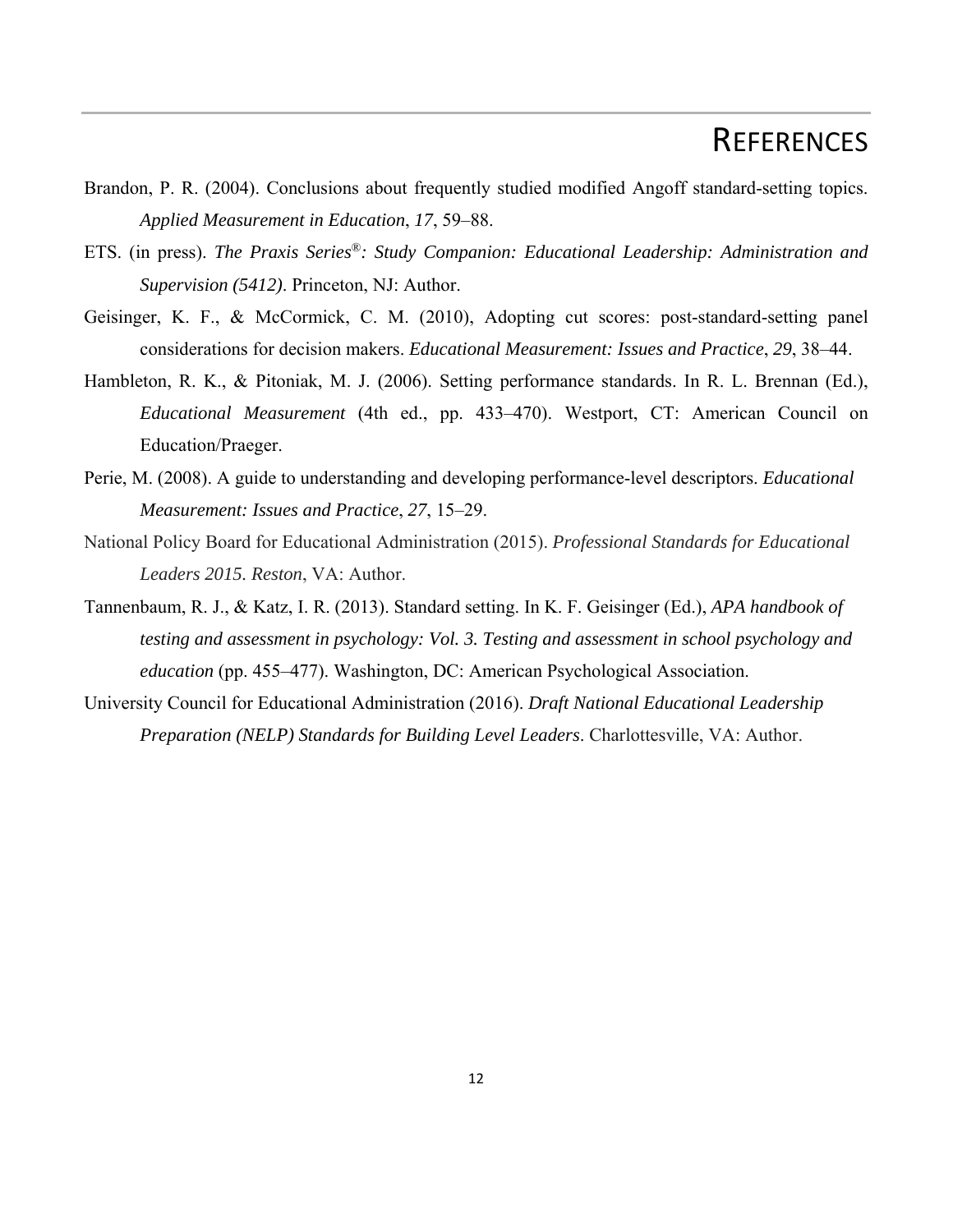## APPENDIX A

# PANELISTS' NAMES & AFFILIATIONS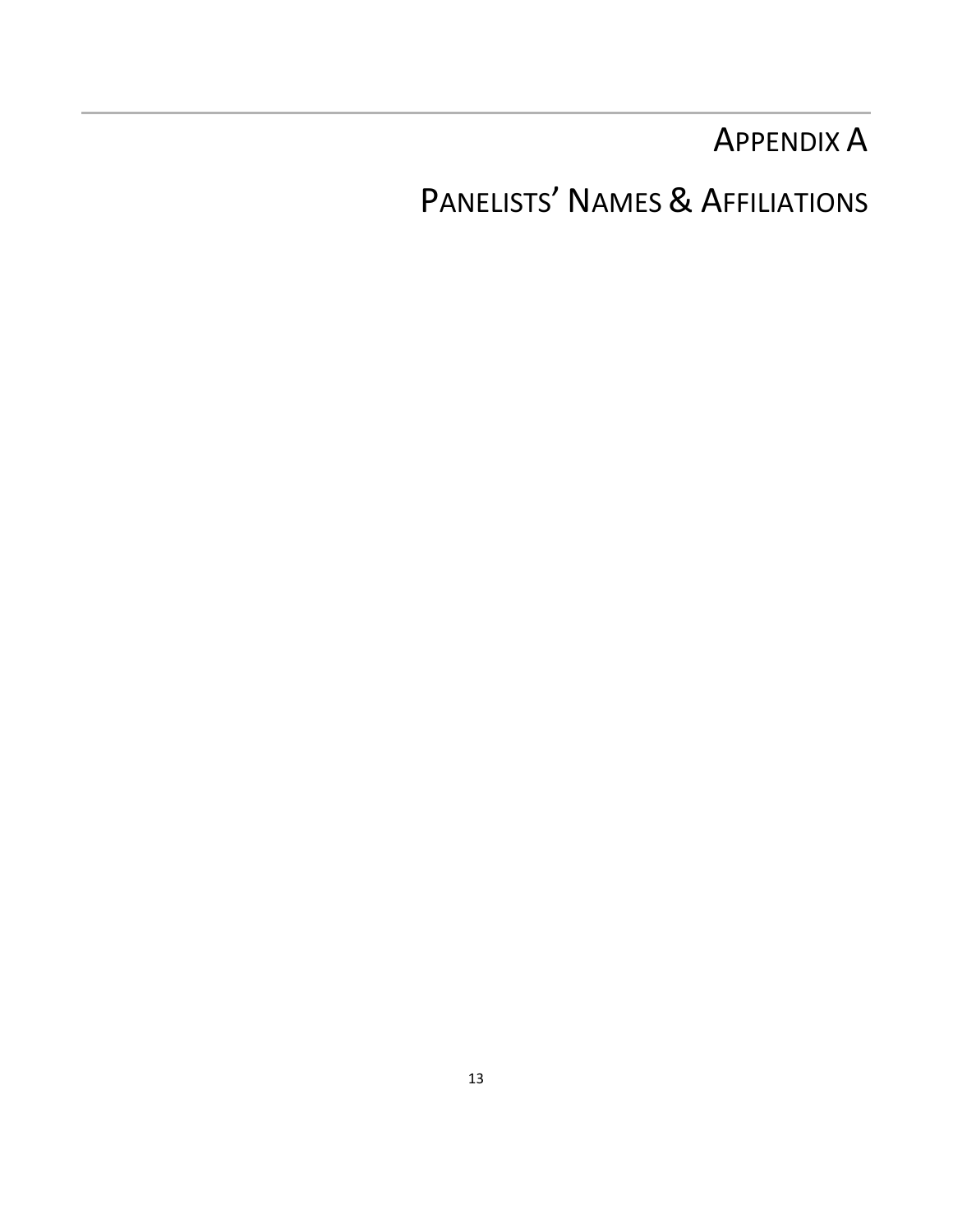**Panelist Affiliation** Sousan Arafeh Southern Connecticut State University (CT) Carrie Ballinger Eastern Kentucky University (KY) Jesse Boyd King George County Schools (VA) Patricia Brandon-Pride D.C. Public Schools (DC) Harrie Buecker University of Louisville (KY) Dennis Bunch The University of Mississippi (MS) John Burke Haysville USD 261/Newman University (KS) Kyley Cumbow Georgia Morse Middle School, Pierre (SD) Nicolle Currie Rural Point Elementary School/Hanover County Public Schools (VA) Lori DeSimone North Providence School Department (RI) Kevin DiCostanzo Delaware Department of Education/Milford School District (DE) Docia Generette Shelby County Schools (TN) Angela Goodloe Norfolk State University (VA) Lisa Grillo Howard University School of Education (DC) Clarence Horn Fort Hays State University (KS) Matt Kiser **Homewood City Schools, Edgewood Elementary School (AL)** Carmelita Lamb University of Mary, Bismarck (ND) James McIntyre University of Tennessee (TN) Justin S. N. Mew Henry J. Kaiser High School (HI) Amy Mitchell Washington County School District (UT) Janice Page Johnson Greenville Public School District (MS) Craig Pease Wayne Sate College (NE)

*Participating Panelists With Affiliation*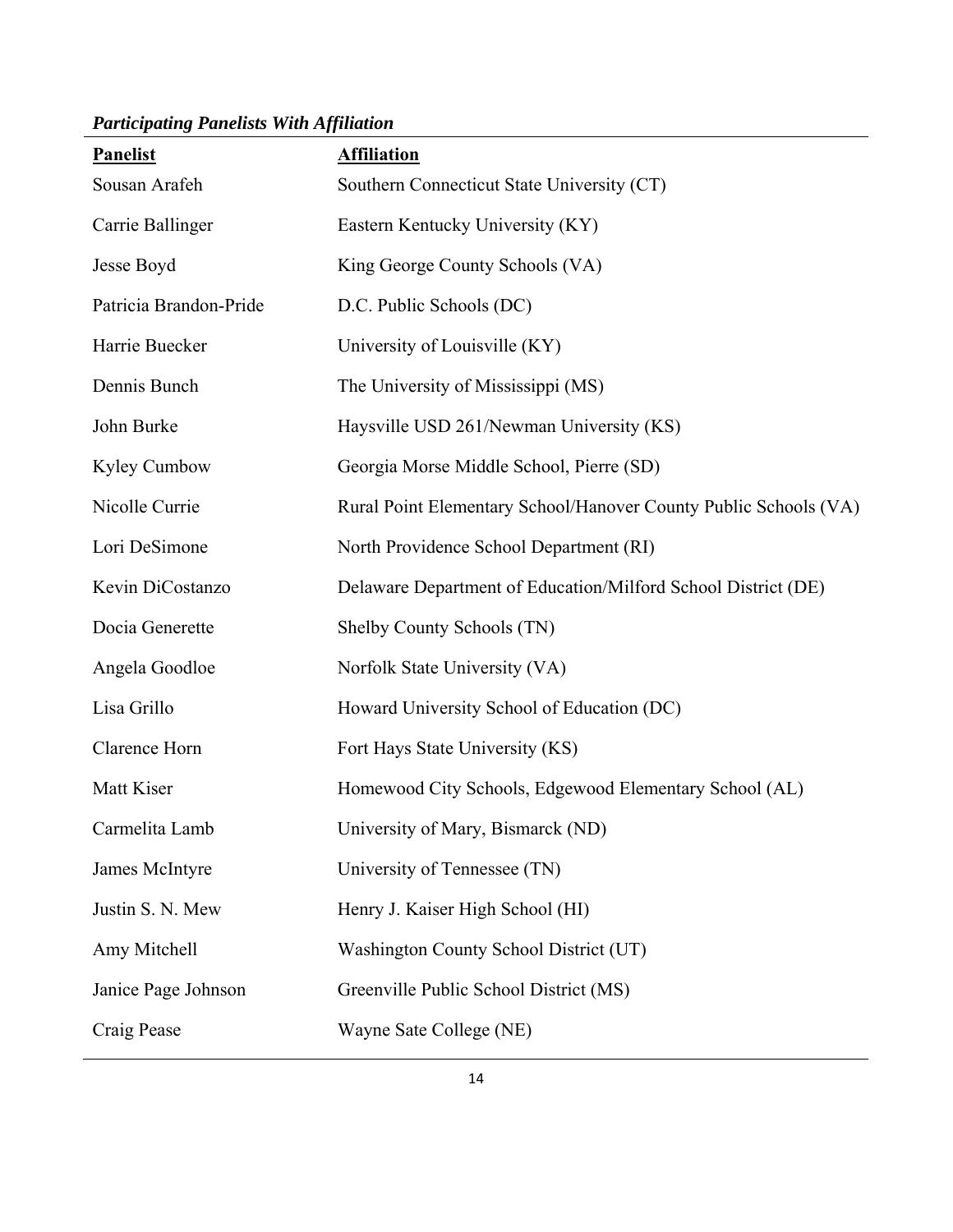| <b>Panelist</b>              | <b>Affiliation</b>                                |
|------------------------------|---------------------------------------------------|
| <b>Christopher Pritchett</b> | Troy University (AL)                              |
| <b>Taylor Raney</b>          | University of Idaho (ID)                          |
| Christopher Rau              | Regional School District #10 $(CT)$               |
| <b>Russ Riehl</b>            | Simle Middle School, Bismarck Public schools (ND) |
| <b>Bess Scott</b>            | Doane University (NE)                             |
| Daniel Shea                  | Hood College (MD)                                 |
| Mark Shumate                 | Greewood Public Schools (AR)                      |
| <b>Stefanie Smithey</b>      | Carroll Smith Elementary School (AR)              |
| Karen Soper                  | Manti Elementary School (UT)                      |
| Thomas Traver                | Dallas School District (PA)                       |
| Eugenia Webb-Damron          | Marshall University (WV)                          |
| Anthony C. Wright            | Wilmington University (DE)                        |
|                              |                                                   |

*Participating Panelists With Affiliation (continued)*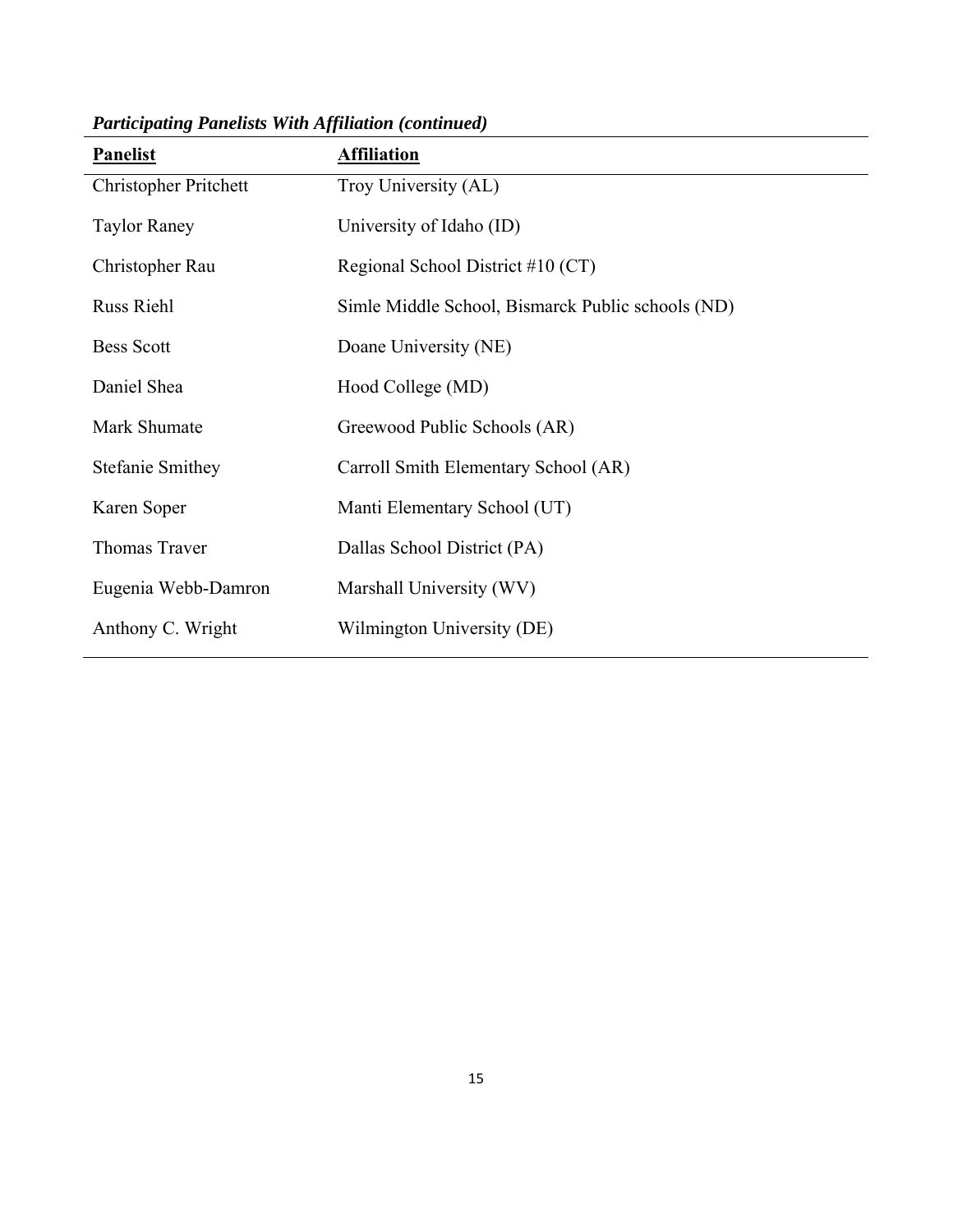# APPENDIX B

## STUDY AGENDA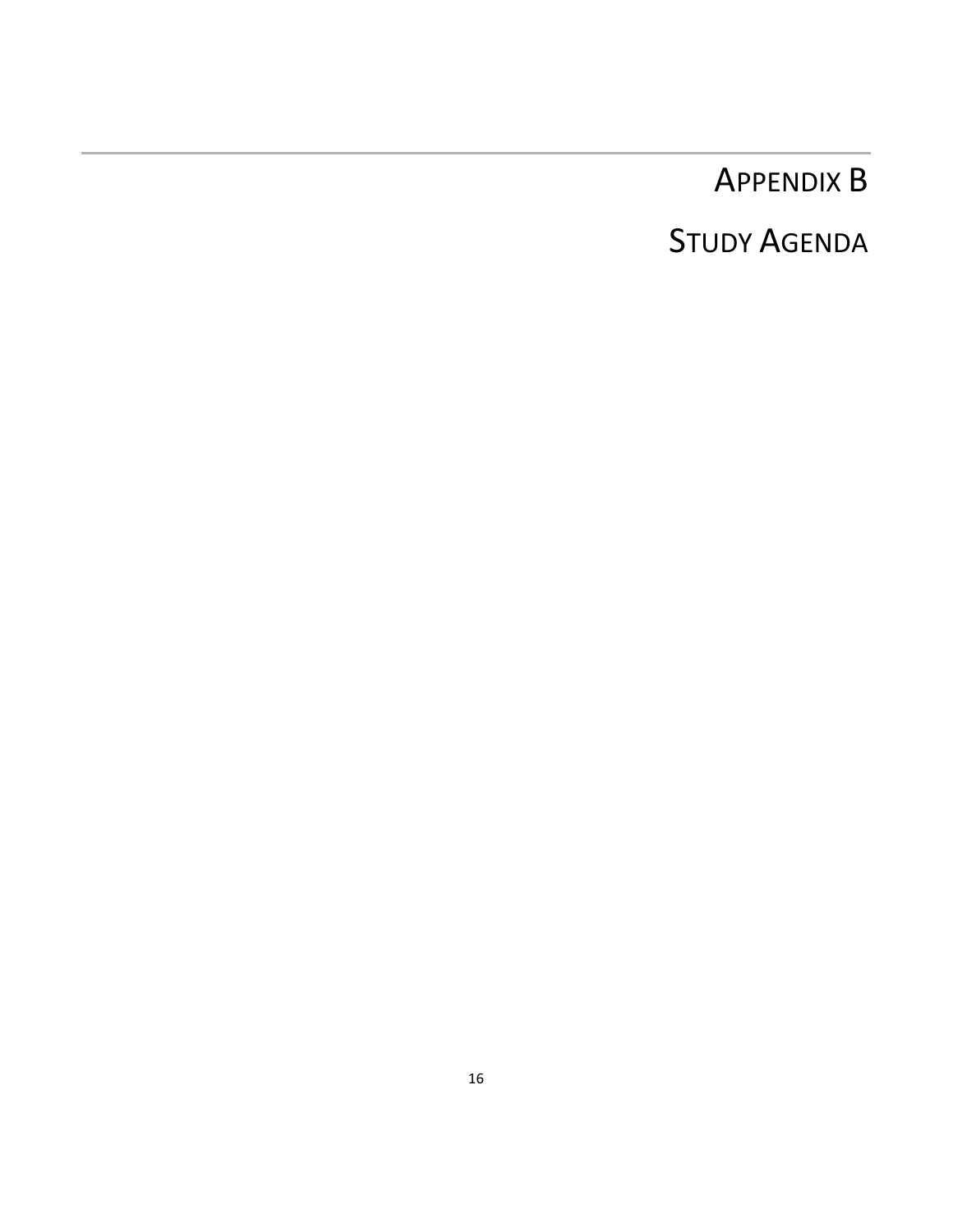## **AGENDA**

### *Praxis*® **Educational Leadership: Administration and Supervision (5412) Standard-Setting Study**  Day 1

|       | Welcome and Introduction                                  |
|-------|-----------------------------------------------------------|
|       | Overview of Standard Setting and the Praxis Test          |
|       | Review the <i>Praxis</i> Test                             |
|       | Discuss the <i>Praxis</i> Test                            |
|       | Define the Knowledge/Skills of a Just Qualified Candidate |
|       | <b>Standard-Setting Training</b>                          |
|       | Round 1 Standard Setting Judgments                        |
|       | Collect Materials; End of Day 1                           |
| Day 2 |                                                           |
|       | Overview of Day 2                                         |
|       | Round 1 Feedback and Round 2 Judgments                    |
|       | Feedback on Round 2 Recommended Cut Score                 |
|       | Complete Final Evaluation                                 |
|       | Collect Materials; End of Study                           |
|       |                                                           |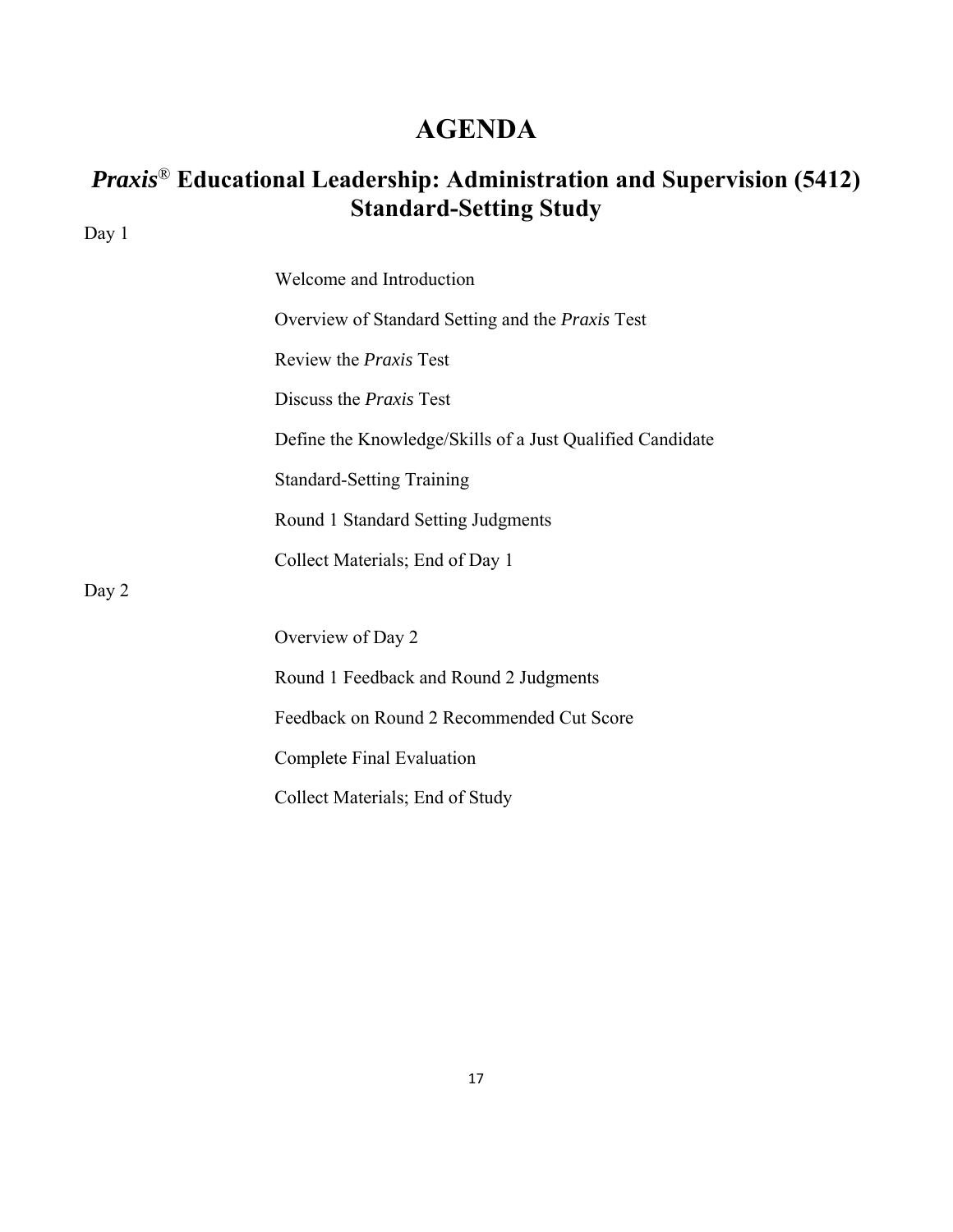## APPENDIX C

**JUST QUALIFIED CANDIDATE DESCRIPTION**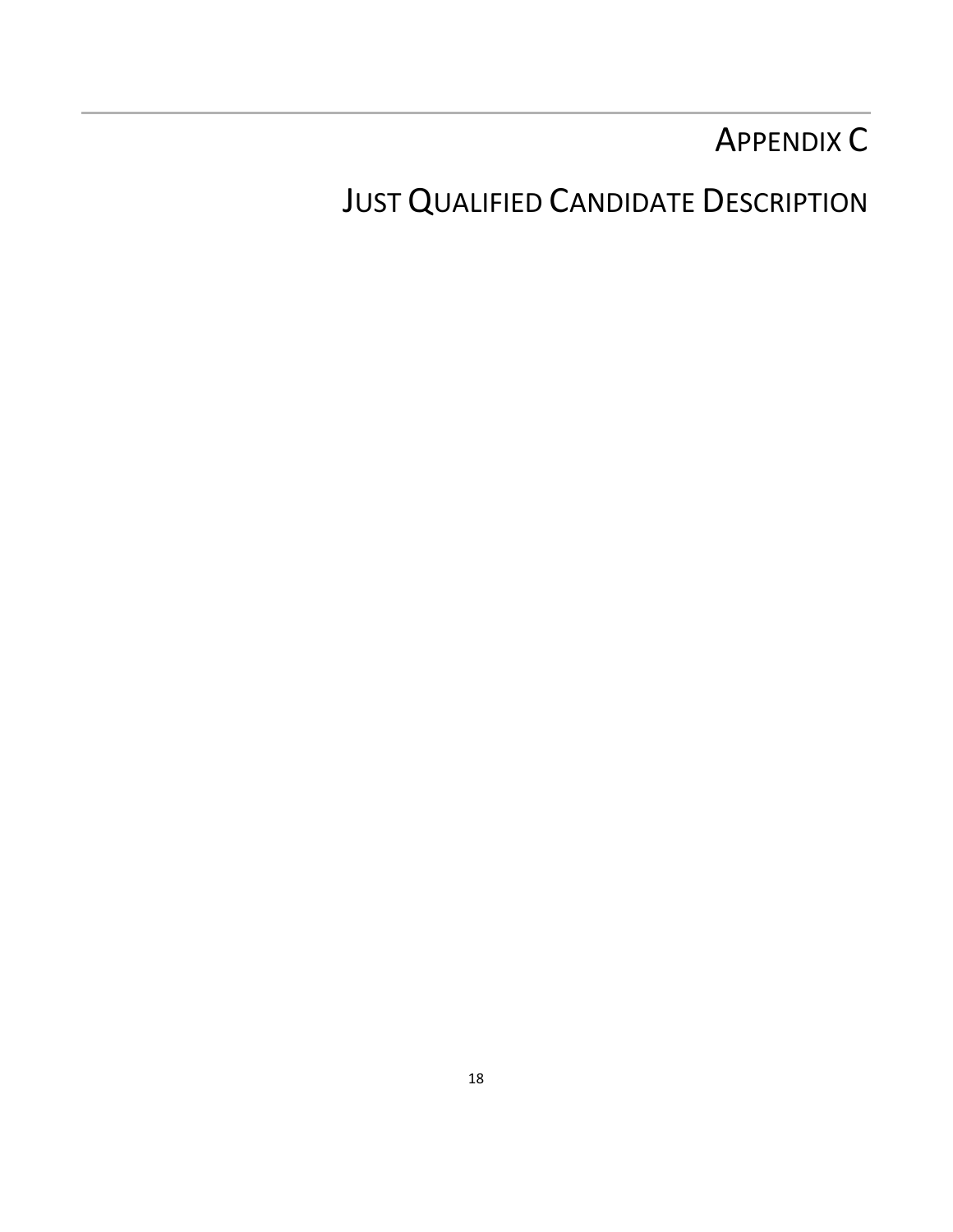#### **Description of the Just Qualified Candidate9**

#### **A just qualified candidate …**

- I. Strategic Leadership
	- 1. Knows multiple sources are needed for data analysis to inform continuous improvement
	- 2. Knows how local/state/federal policies impact school operations
	- 3. Understands the value of engaging stakeholders with diverse perspectives
	- 4. Knows that there is value in having and implementing a mission, a vision, goals and core values
- II. Instructional Leadership
	- 1. Familiar with how to use student/teacher data to drive differentiated professional development needs
	- 2. Is familiar with the need for alignment of curriculum and instruction, student assessments, professional development, and reporting tools with content standards
	- 3. Understands the use of valid assessments to improve instruction and student achievement

#### III. Climate and Cultural Leadership

- 1. Understands the importance of fostering a supportive, collaborative, respectful working environment
- 2. Understands the need for equitable access to learning opportunities
- 3. Understands the need to implement policies and procedures in a fair, unbiased, and culturally-responsive manner
- 4. Understands the need to create and sustain a school environment to meet the academic, emotional, social, and physical needs of students
- IV. Ethical Leadership

- 1. Understands, models, and promotes integrity and ethical leadership
- 2. Knows how to maintain standards and accountability for ethical and legal behavior among faculty, staff and students

<sup>9</sup> Description of the just qualified candidate focuses on the knowledge/skills that differentiate a *just* from a *not quite* qualified candidate.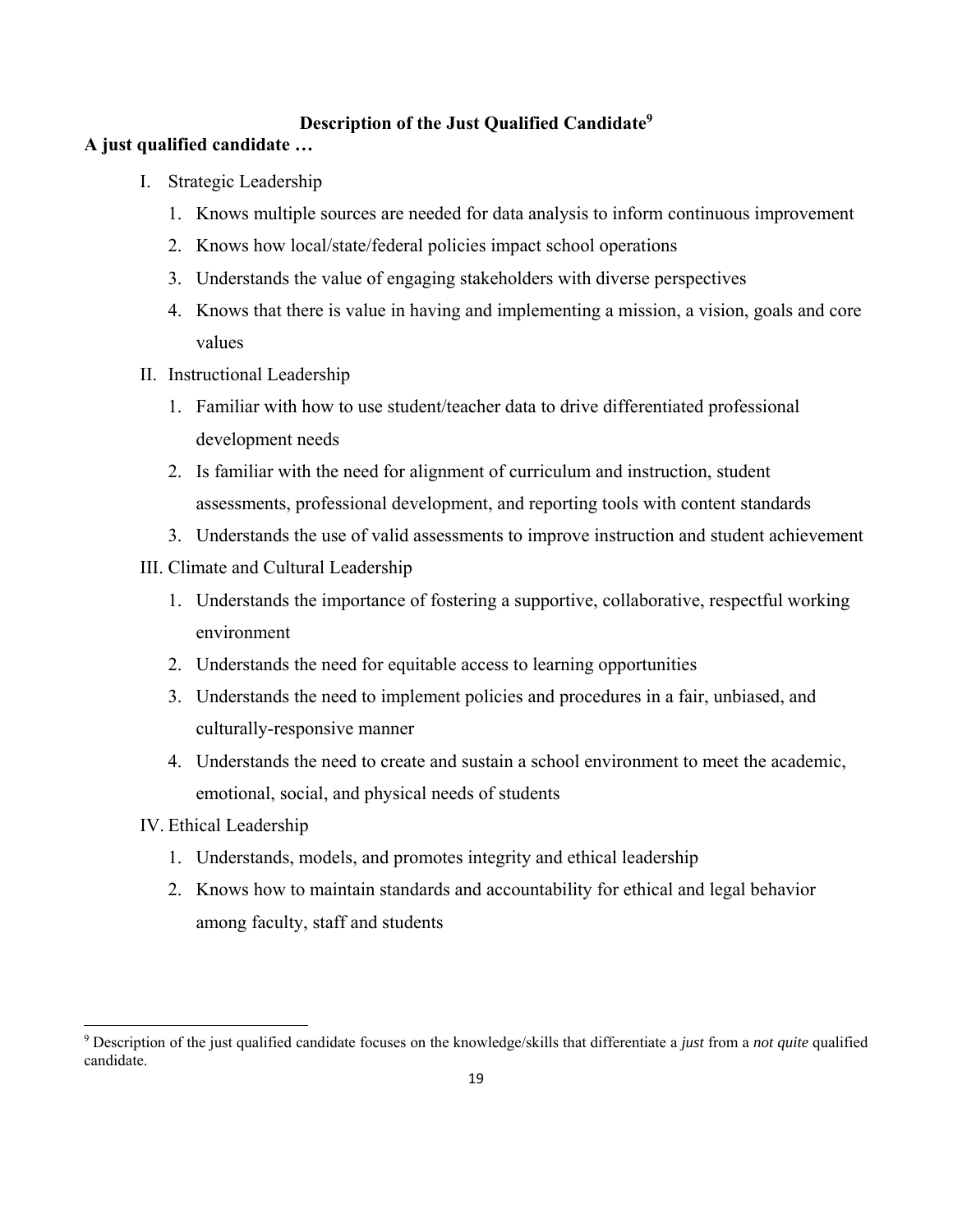### **Description of the Just Qualified Candidate10 (continued) A just qualified candidate …**

- V. Organizational Leadership
	- 1. Knows how to interpret and apply district policies to monitor and sustain the operation of the school
	- 2. Is familiar with the allocation of fiscal and personnel resources to support students' needs
	- 3. Knows how to develop and widely communicate a system of support for student welfare and safety
- VI. Community Engagement Leadership
	- 1. Understands the importance of engaging families in educational decision-making through two-way communication and collaborative partnerships
	- 2. Is familiar with the need to solicit, identify, and value diverse perspectives
	- 3. Knows the importance of developing mutually beneficial school-community relationships
	- 4. Is familiar with how to seek community resources
- VII. Analysis

1. Familiar with the need for a coherent, collaborative, and comprehensive school plan that will enable learning and success for all students

<sup>10</sup> Description of the just qualified candidate focuses on the knowledge/skills that differentiate a *just* from a *not quite* qualified candidate.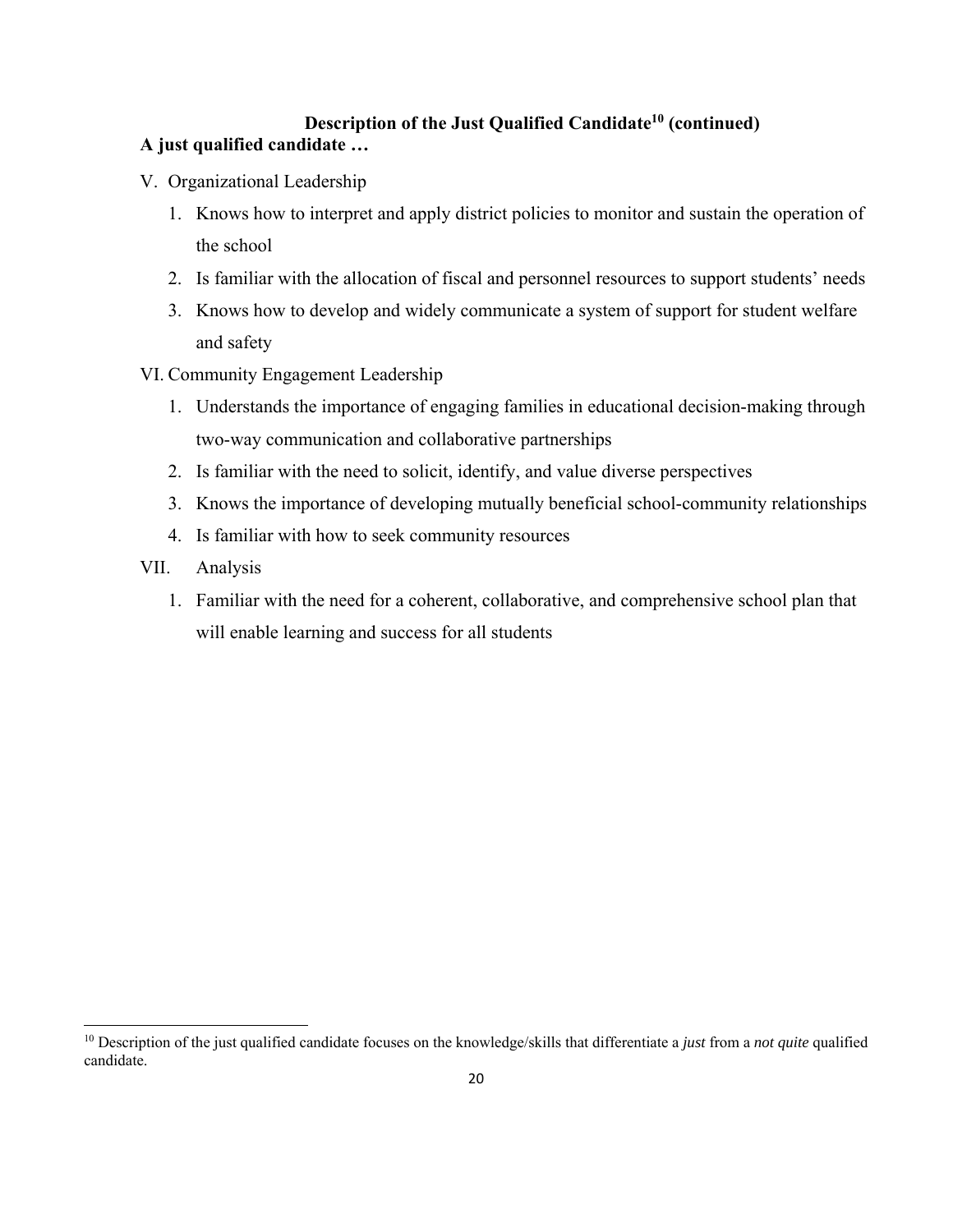## APPENDIX D

## RESULTS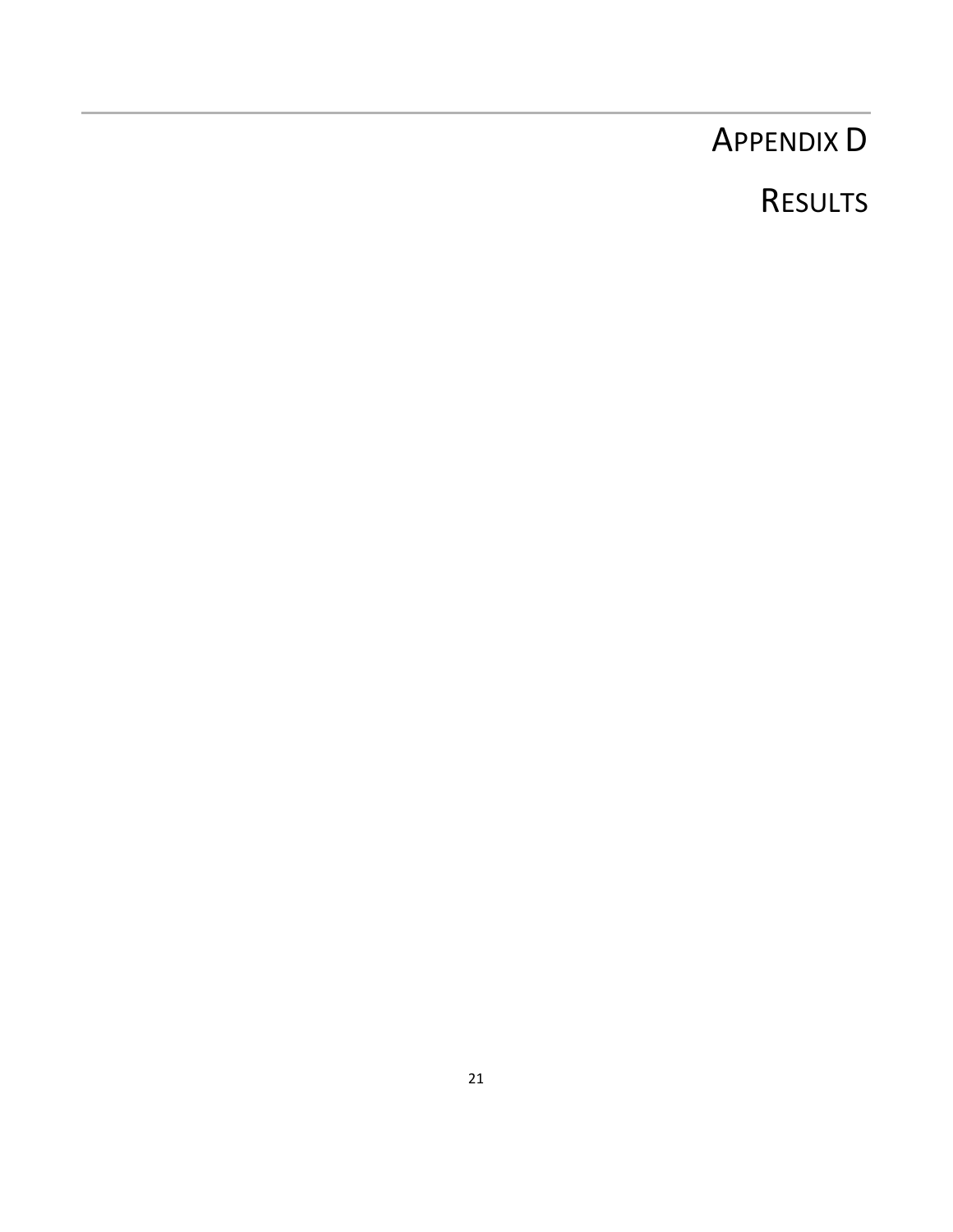|                                                                                         | Panel 1          |                  |                  | Panel 2        |
|-----------------------------------------------------------------------------------------|------------------|------------------|------------------|----------------|
|                                                                                         | $\boldsymbol{N}$ | $\frac{0}{0}$    | $\boldsymbol{N}$ | $\frac{0}{0}$  |
| <b>Current position</b>                                                                 |                  |                  |                  |                |
| Principal                                                                               | 8                | 47               | 6                | 35             |
| Vice Principal                                                                          | $\theta$         | $\boldsymbol{0}$ | $\overline{2}$   | 12             |
| Superintendent                                                                          | $\boldsymbol{0}$ | $\boldsymbol{0}$ | $\overline{2}$   | 12             |
| <b>Instructional Team Leader</b>                                                        | 1                | 6                | $\boldsymbol{0}$ | $\overline{0}$ |
| <b>College Faculty</b>                                                                  | 8                | 47               | 5                | 29             |
| College Administrator                                                                   | $\overline{0}$   | $\theta$         | $\overline{2}$   | 12             |
| Race                                                                                    |                  |                  |                  |                |
| White                                                                                   | 12               | 71               | 13               | 76             |
| <b>Black or African American</b>                                                        | $\overline{2}$   | 12               | 3                | 18             |
| Asian or Asian American                                                                 | 1                | 6                | $\boldsymbol{0}$ | $\overline{0}$ |
| American Indian or Alaskan Native                                                       | $\boldsymbol{0}$ | $\theta$         | 1                | 6              |
| Other                                                                                   | 2                | 12               | $\overline{0}$   | $\overline{0}$ |
| Gender                                                                                  |                  |                  |                  |                |
| Female                                                                                  | 8                | 47               | 9                | 53             |
| Male                                                                                    | 9                | 53               | 8                | 47             |
| Are you currently certified as a school leader in your state?                           |                  |                  |                  |                |
| Yes                                                                                     | 9                | 53               | 10               | 59             |
| N <sub>o</sub>                                                                          | $\boldsymbol{0}$ | $\overline{0}$   | $\boldsymbol{0}$ | $\mathbf{0}$   |
| I am not a school leader                                                                | 8                | 47               | 7                | 41             |
| Including this year, how many years of experience do you have as an educational leader? |                  |                  |                  |                |
| 3 years or less                                                                         | $\boldsymbol{0}$ | $\theta$         |                  | 6              |
| $4 - 7$ years                                                                           | 3                | 18               | 3                | 18             |
| 8 - 11 years                                                                            | 3                | 18               | 3                | 18             |
| 12 - 15 years                                                                           | $\overline{2}$   | 12               | $\overline{2}$   | 12             |
| 16 years or more                                                                        | 1                | 6                | 1                | 6              |
| I am not a school leader                                                                | 8                | 47               | 7                | 41             |
| If you are building level school leader, what grade levels are taught in your school?   |                  |                  |                  |                |
| Elementary                                                                              | 5                | 29               | 3                | 18             |
| Middle School                                                                           | $\sqrt{2}$       | 12               | $\boldsymbol{0}$ | $\mathbf{0}$   |
| High School                                                                             | $\overline{2}$   | 12               | 5                | 29             |
| I am not a school leader                                                                | 8                | 47               | 9                | 53             |

**Table D1**  *Panel Member Demographics (by Panel)*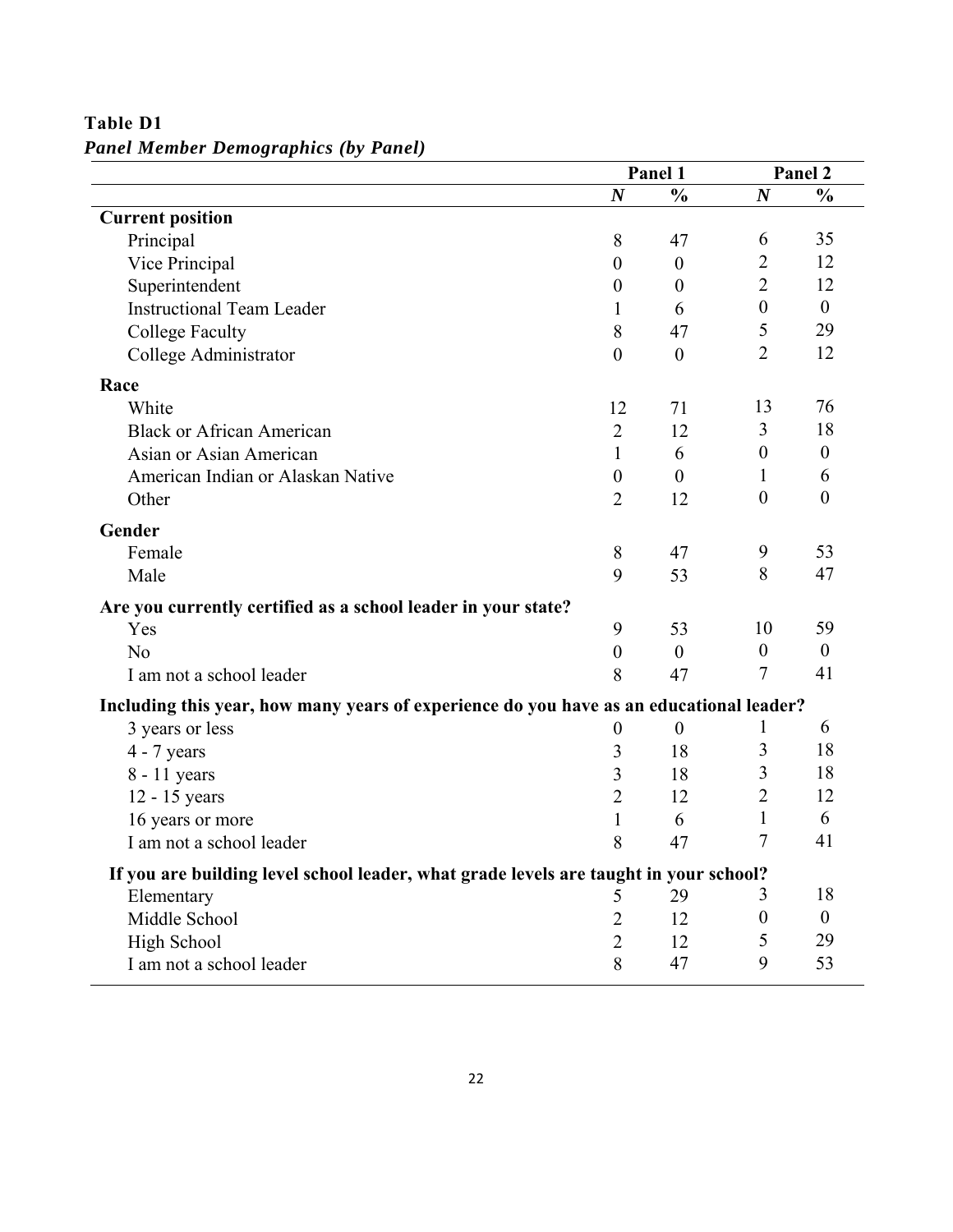**Table D1 (continued)** 

*Panel Member Demographics (by Panel)* 

|                                                                                             |                | Panel 1       |                  | Panel 2       |
|---------------------------------------------------------------------------------------------|----------------|---------------|------------------|---------------|
|                                                                                             | $\bm{N}$       | $\frac{0}{0}$ | $\boldsymbol{N}$ | $\frac{0}{0}$ |
| If you are building -level school leader, which best describes the location of your school? |                |               |                  |               |
| Urban                                                                                       |                | 6             | 3                | 18            |
| Suburban                                                                                    | 3              | 18            | 2                | 12            |
| Rural                                                                                       | 5              | 29            | 3                | 18            |
| I am not a school leader                                                                    | 8              | 47            | 9                | 53            |
| Are you currently involved in the training or preparation of school leaders?                |                |               |                  |               |
| Yes                                                                                         | 8              | 47            |                  | 41            |
| N <sub>0</sub>                                                                              | 0              | $\Omega$      | $\Omega$         | $\Omega$      |
| I am not college faculty                                                                    | 9              | 53            | 10               | 59            |
| How many years of experience (including this year) do you have preparing school leaders?    |                |               |                  |               |
| 3 years or less                                                                             |                | $\theta$      |                  | $_{0}$        |
| $4 - 7$ years                                                                               | 0              | $\Omega$      | $\theta$         | $\theta$      |
| 8 - 11 years                                                                                | 3              | 18            |                  | 6             |
| 12 - 15 years                                                                               | $\overline{2}$ | 12            |                  | 6             |
| 16 years or more                                                                            | 3              | 18            | 5                | 29            |
| Not college faculty                                                                         | 9              | 53            | 10               | 59            |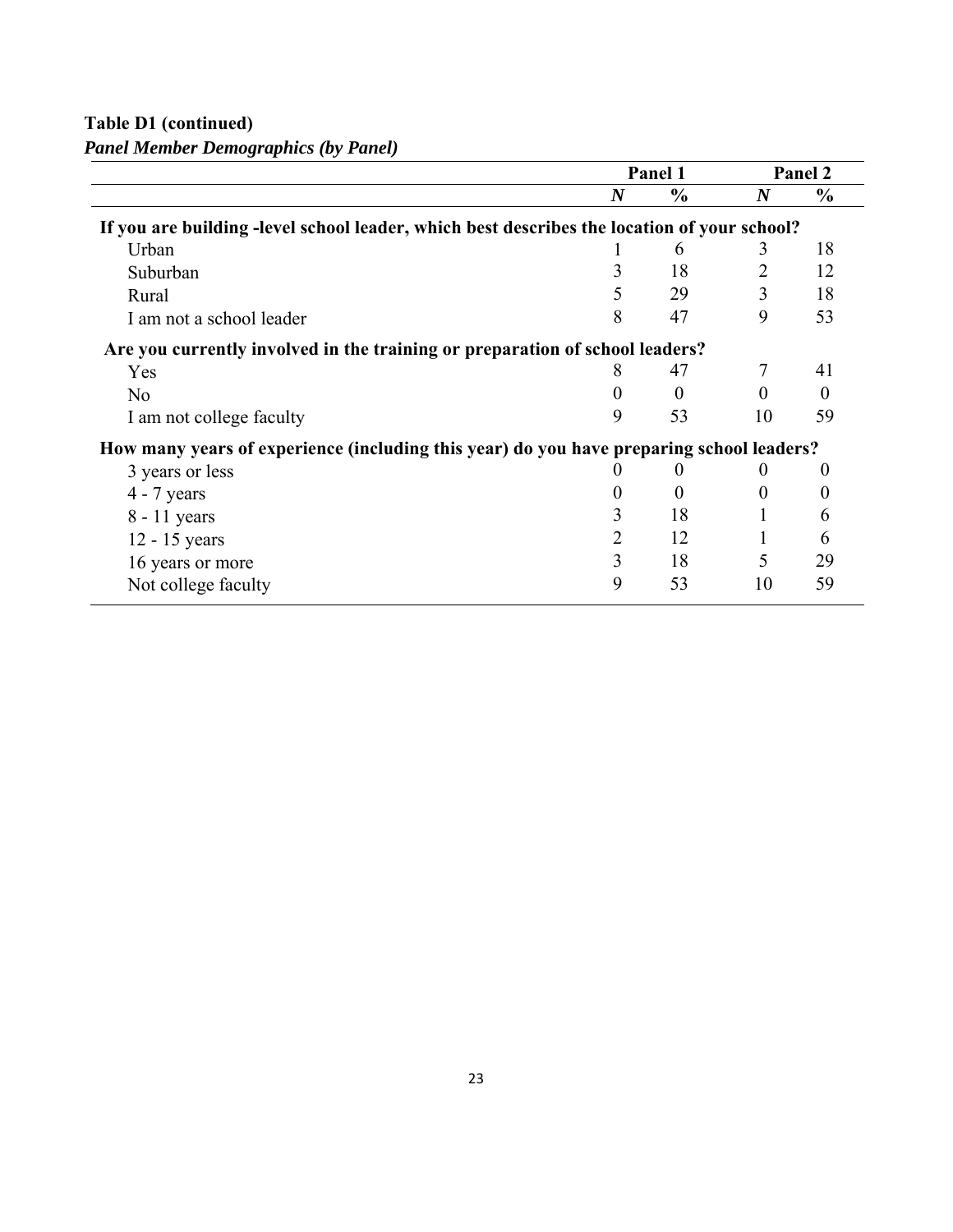|                 | Panel 1 | Panel 2        |         |         |
|-----------------|---------|----------------|---------|---------|
| <b>Panelist</b> | Round 1 | <b>Round 2</b> | Round 1 | Round 2 |
| 1               | 51.45   | 52.25          | 64.10   | 63.50   |
| $\overline{2}$  | 53.80   | 53.80          | 54.30   | 54.20   |
| 3               | 49.60   | 49.60          | 49.10   | 48.80   |
| $\overline{4}$  | 61.25   | 59.85          | 61.00   | 59.50   |
| 5               | 49.35   | 50.90          | 50.90   | 51.10   |
| 6               | 63.60   | 60.50          | 45.30   | 53.50   |
| $\overline{7}$  | 58.55   | 60.15          | 51.80   | 53.50   |
| 8               | 62.90   | 62.80          | 71.45   | 64.35   |
| 9               | 51.70   | 53.00          | 60.55   | 60.20   |
| 10              | 49.30   | 51.50          | 50.30   | 50.70   |
| 11              | 50.20   | 51.20          | 68.40   | 68.10   |
| 12              | 55.40   | 54.40          | 50.70   | 50.90   |
| 13              | 55.90   | 56.90          | 57.55   | 57.55   |
| 14              | 59.10   | 58.80          | 59.30   | 59.90   |
| 15              | 62.30   | 61.40          | 58.55   | 59.55   |
| 16              | 57.60   | 55.50          | 51.40   | 51.50   |
| 17              | 55.10   | 55.20          | 63.10   | 63.00   |
|                 |         |                |         |         |
| Average         | 55.71   | 55.75          | 56.93   | 57.05   |
| Lowest          | 49.30   | 49.60          | 45.30   | 48.80   |
| <b>Highest</b>  | 63.60   | 62.80          | 71.45   | 68.10   |
| <b>SD</b>       | 4.99    | 4.16           | 7.29    | 5.75    |
| <b>SEJ</b>      | 1.21    | 1.01           | 1.77    | 1.39    |

**Table D2**  *Passing Score Summary by Round of Judgments*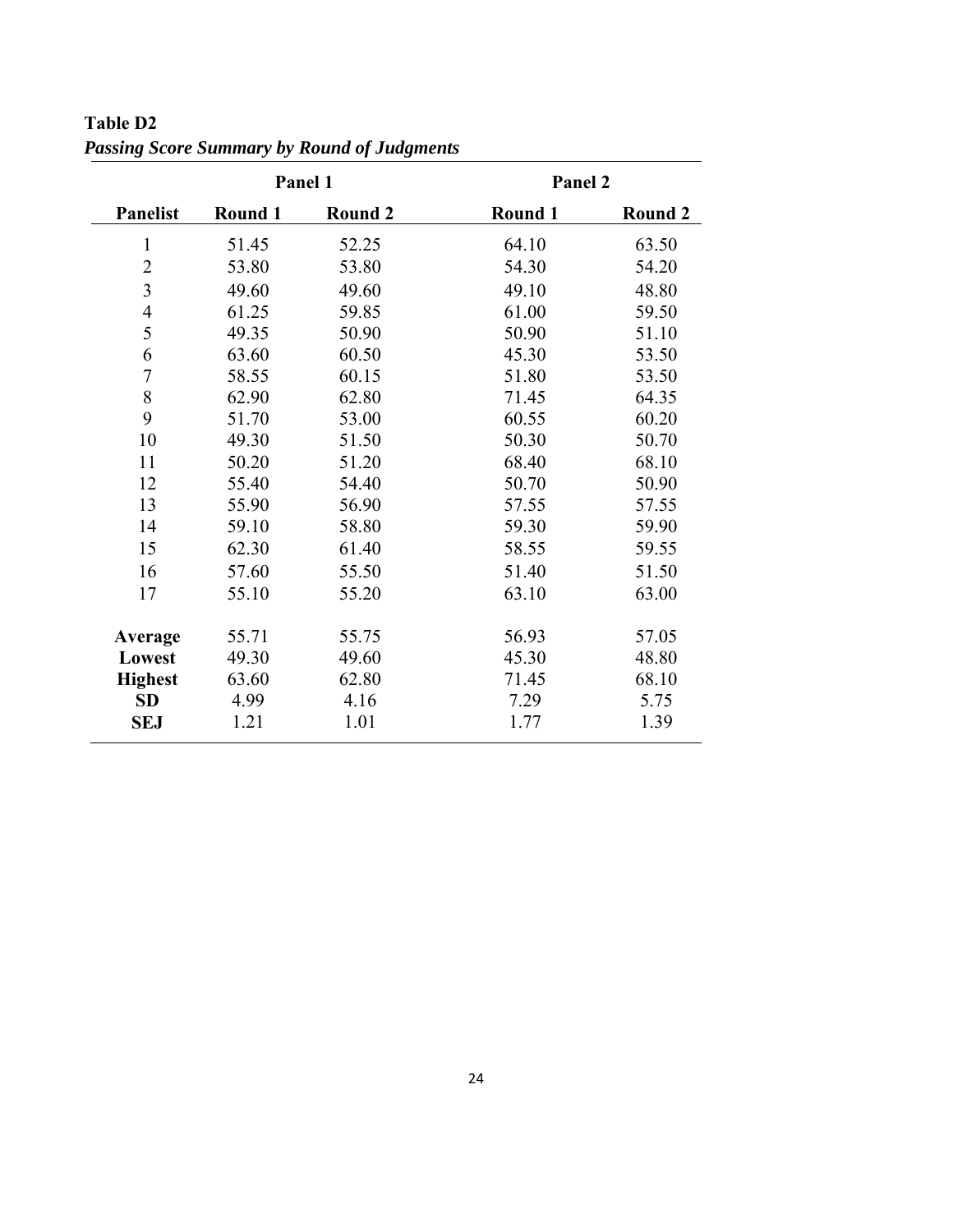### **Table D3**  *Final Evaluation: Panel 1*

|                                                                                                                               |                  | <b>Strongly</b> |                  |               |                  |                  |                  | <b>Strongly</b>  |
|-------------------------------------------------------------------------------------------------------------------------------|------------------|-----------------|------------------|---------------|------------------|------------------|------------------|------------------|
|                                                                                                                               | agree            |                 | Agree            |               | <b>Disagree</b>  |                  | disagree         |                  |
|                                                                                                                               | $\boldsymbol{N}$ | $\frac{6}{9}$   | $\boldsymbol{N}$ | $\frac{6}{9}$ | $\boldsymbol{N}$ | $\frac{6}{9}$    | $\boldsymbol{N}$ | $\frac{6}{6}$    |
| I understood the purpose of this study.                                                                                       | 16               | 94              |                  | 6             | $\theta$         | $\overline{0}$   | $\mathbf{0}$     | $\boldsymbol{0}$ |
| The instructions and explanations provided<br>by the facilitators were clear.                                                 | 13               | 76              | 4                | 24            | $\overline{0}$   | $\boldsymbol{0}$ | $\mathbf{0}$     | $\overline{0}$   |
| The training in the standard-setting method<br>was adequate to give me the information I<br>needed to complete my assignment. | 15               | 88              | 2                | 12            | $\mathbf{0}$     | $\mathbf{0}$     | $\overline{0}$   | 0                |
| The explanation of how the recommended<br>cut score is computed was clear.                                                    | 14               | 82              | 3                | 18            | $\mathbf{0}$     | $\mathbf{0}$     | $\mathbf{0}$     | 0                |
| The opportunity for feedback and<br>discussion between rounds was helpful.                                                    | 15               | 88              | $\overline{2}$   | 12            | $\theta$         | $\overline{0}$   | $\theta$         | 0                |
| The process of making the standard-setting<br>judgments was easy to follow.                                                   | 14               | 82              | 3                | 18            | $\theta$         | $\overline{0}$   | $\mathbf{0}$     | 0                |
| I understood how to use the survey<br>software.                                                                               | 14               | 82              | 3                | 18            | $\boldsymbol{0}$ | $\overline{0}$   | $\boldsymbol{0}$ | 0                |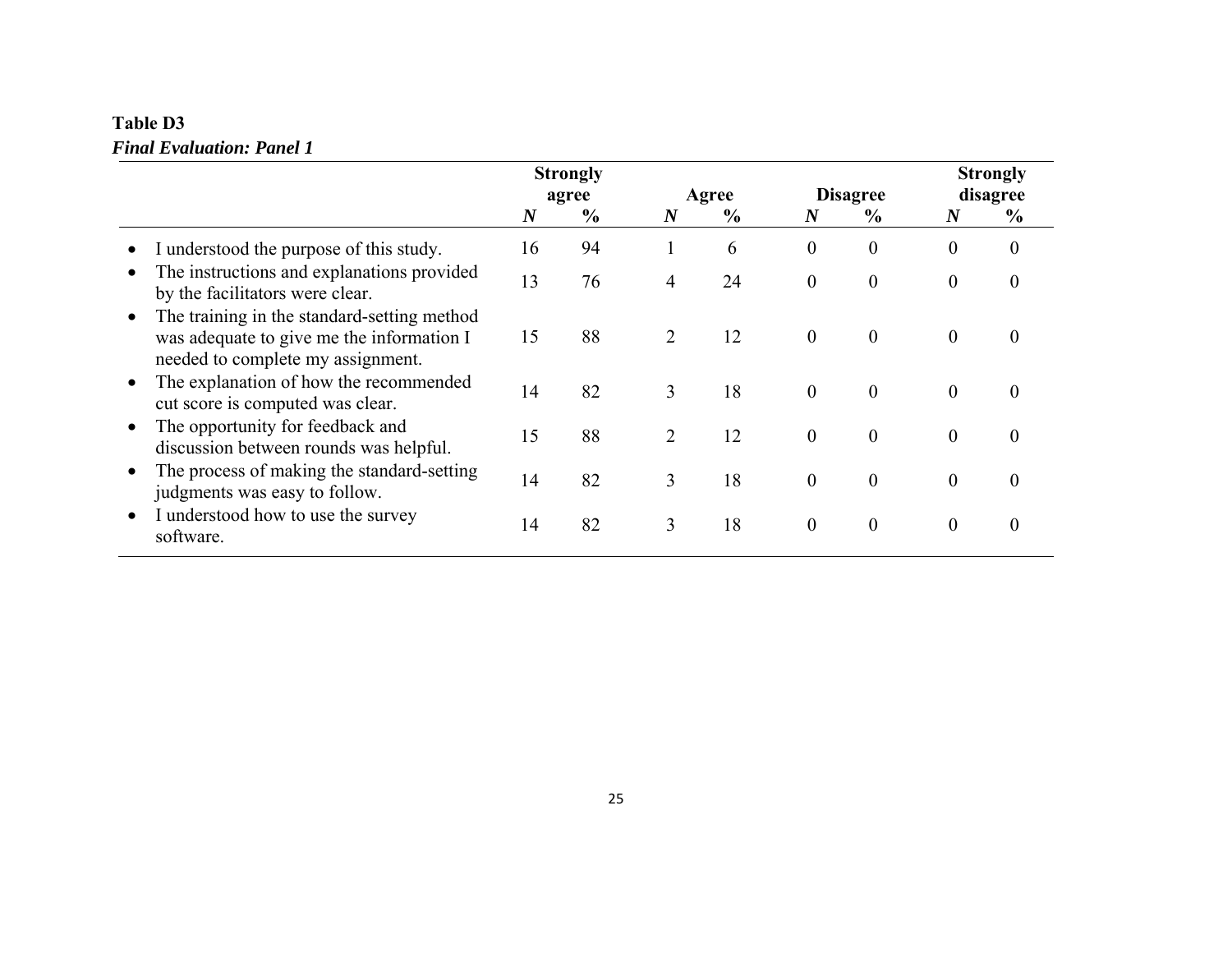### **Table D3 (continued)**

#### *Final Evaluation: Panel 1*

| How influential was each of the<br>following factors in guiding your           |                  | <b>Very</b><br>influential |                  | Somewhat<br>influential |                  | <b>Not</b><br>influential |                  |                              |
|--------------------------------------------------------------------------------|------------------|----------------------------|------------------|-------------------------|------------------|---------------------------|------------------|------------------------------|
| standard-setting judgments?                                                    | $\boldsymbol{N}$ | $\frac{6}{6}$              | $\boldsymbol{N}$ | $\frac{6}{6}$           | $\boldsymbol{N}$ | $\frac{6}{6}$             |                  |                              |
| The definition of the just qualified<br>candidate                              | 12               | 71                         | 5                | 29                      | $\theta$         | $\overline{0}$            |                  |                              |
| The between-round discussions                                                  | 11               | 65                         | 6                | 35                      | $\overline{0}$   | 0                         |                  |                              |
| The knowledge/skills required to<br>$\bullet$<br>answer each test question     | 14               | 82                         | 3                | 18                      | $\overline{0}$   | $\theta$                  |                  |                              |
| The cut scores of other panel<br>members                                       | 5                | 29                         | 12               | 71                      | $\overline{0}$   | $\overline{0}$            |                  |                              |
| My own professional experience                                                 | 9                | 53                         | 8                | 47                      | $\overline{0}$   | $\theta$                  |                  |                              |
|                                                                                |                  | <b>Very</b><br>comfortable |                  | Somewhat<br>comfortable |                  | Somewhat<br>uncomfortable |                  | <b>Very</b><br>uncomfortable |
|                                                                                | $\boldsymbol{N}$ | $\frac{0}{0}$              | $\boldsymbol{N}$ | $\frac{0}{0}$           | $\boldsymbol{N}$ | $\frac{6}{6}$             | $\boldsymbol{N}$ | $\frac{6}{6}$                |
| Overall, how comfortable are you<br>with the panel's recommended cut<br>score? | 12               | 71                         | $\overline{4}$   | 24                      | $\mathbf{1}$     | 6                         | $\mathbf{0}$     | $\theta$                     |
|                                                                                |                  | <b>Too low</b>             |                  | About right             |                  | <b>Too high</b>           |                  |                              |
|                                                                                | $\boldsymbol{N}$ | $\frac{0}{0}$              | $\boldsymbol{N}$ | $\frac{6}{6}$           | $\boldsymbol{N}$ | $\frac{0}{0}$             |                  |                              |
| Overall, the recommended cut score<br>is:                                      | 3                | 18                         | 14               | 82                      | $\mathbf{0}$     | $\boldsymbol{0}$          |                  |                              |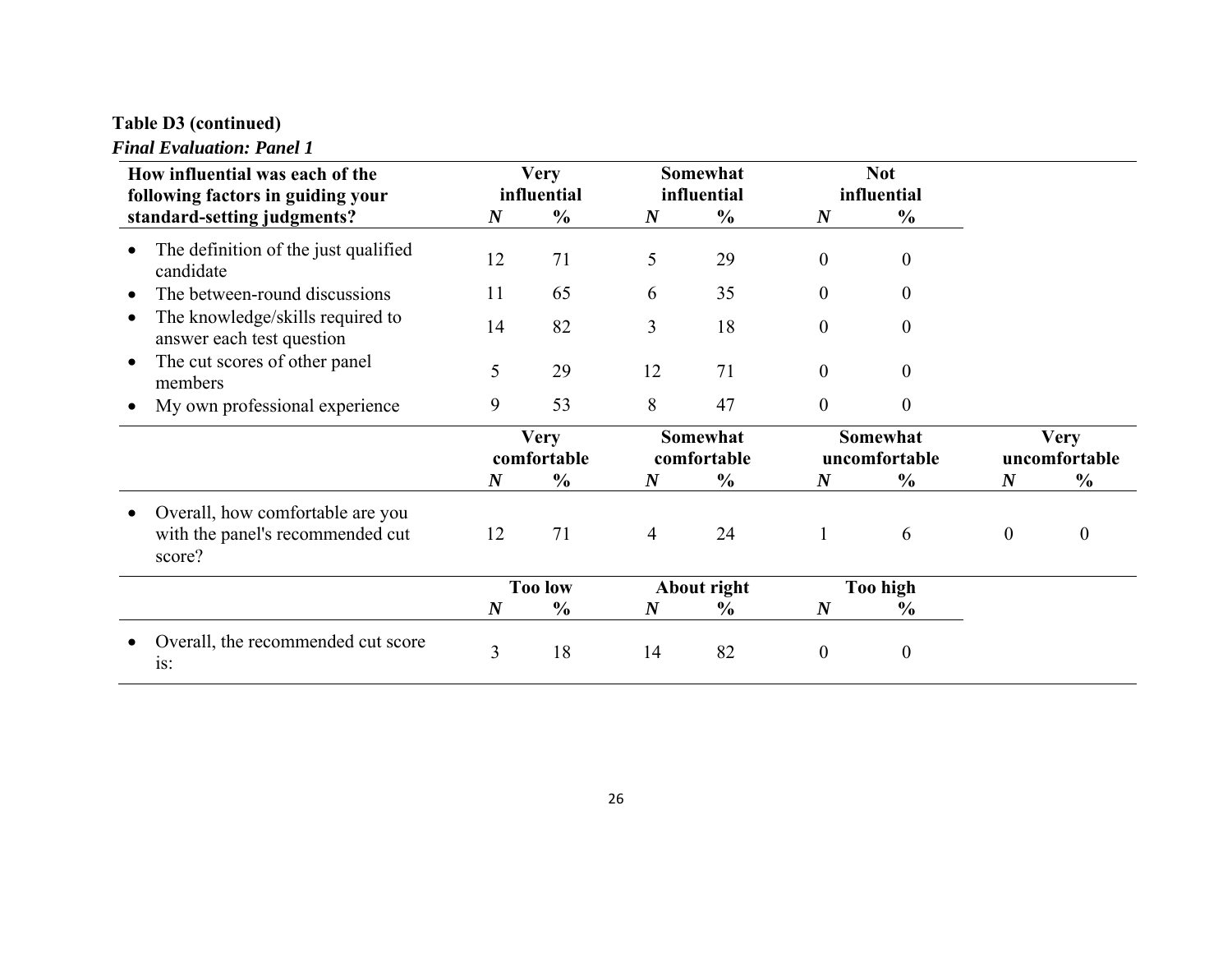### **Table D4**  *Final Evaluation: Panel 2*

|                                                                                                                               |                  | <b>Strongly</b> |                  |                |                  |                  |                  | <b>Strongly</b>  |
|-------------------------------------------------------------------------------------------------------------------------------|------------------|-----------------|------------------|----------------|------------------|------------------|------------------|------------------|
|                                                                                                                               | agree            |                 | Agree            |                | <b>Disagree</b>  |                  | disagree         |                  |
|                                                                                                                               | $\boldsymbol{N}$ | $\frac{6}{9}$   | $\boldsymbol{N}$ | $\frac{6}{9}$  | $\boldsymbol{N}$ | $\frac{6}{9}$    | $\boldsymbol{N}$ | $\frac{6}{6}$    |
| I understood the purpose of this study.                                                                                       | 17               | 100             | $\boldsymbol{0}$ | $\overline{0}$ | $\overline{0}$   | $\overline{0}$   | $\mathbf{0}$     | $\boldsymbol{0}$ |
| The instructions and explanations provided<br>by the facilitators were clear.                                                 | 14               | 82              | 3                | 18             | $\overline{0}$   | $\boldsymbol{0}$ | $\mathbf{0}$     | $\overline{0}$   |
| The training in the standard-setting method<br>was adequate to give me the information I<br>needed to complete my assignment. | 14               | 82              | 3                | 18             | $\overline{0}$   | $\overline{0}$   | $\mathbf{0}$     | 0                |
| The explanation of how the recommended<br>cut score is computed was clear.                                                    | 12               | 71              | 5                | 29             | $\overline{0}$   | $\mathbf{0}$     | $\mathbf{0}$     | 0                |
| The opportunity for feedback and<br>discussion between rounds was helpful.                                                    | 15               | 88              | $\overline{2}$   | 12             | $\theta$         | $\theta$         | $\theta$         | 0                |
| The process of making the standard-<br>set ting judgments was easy to follow.                                                 | 13               | 76              | 4                | 24             | $\theta$         | $\overline{0}$   | $\mathbf{0}$     |                  |
| I understood how to use the survey<br>software.                                                                               | 16               | 94              | 1                | 6              | $\boldsymbol{0}$ | $\overline{0}$   | $\boldsymbol{0}$ | 0                |